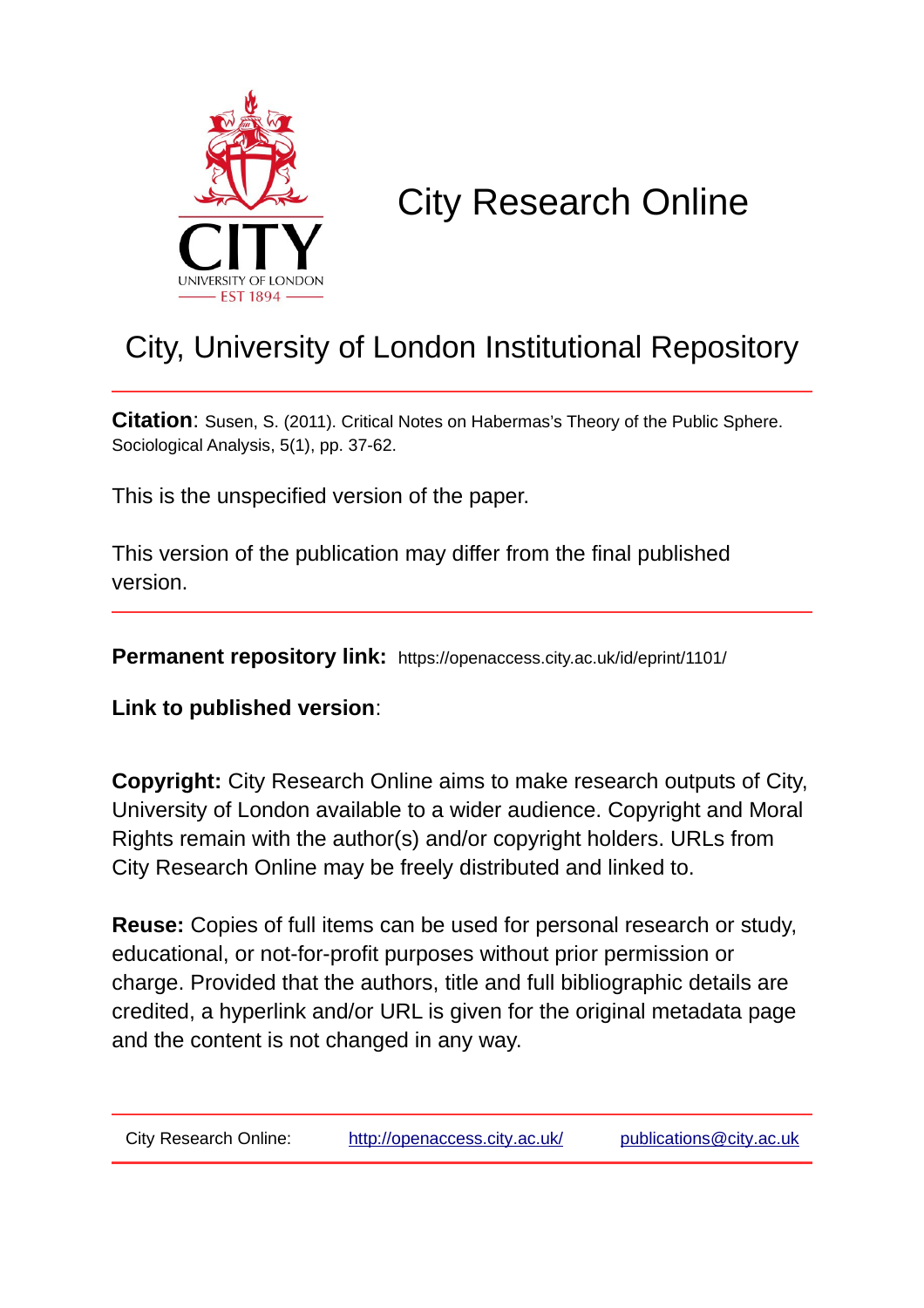## **Critical Notes on Habermas's Theory of the Public Sphere**

## **By Simon Susen**

#### **Abstract**

The main purpose of this paper is to examine Habermas's account of the transformation of the public sphere in modern society. More specifically, the study aims to demonstrate that, whilst Habermas's approach succeeds in offering useful insights into the structural transformation of the public sphere in the early modern period, it does not provide an adequate theoretical framework for understanding the structural transformation of public spheres in late modern societies. To the extent that the gradual differentiation of social life manifests itself in the proliferation of multiple public spheres, a critical theory of public normativity needs to confront the challenges posed by the material and ideological complexity of late modernity in order to account for the polycentric nature of advanced societies. With the aim of showing this, the paper is divided into three sections. The first section elucidates the sociological meaning of the public/private dichotomy. The second section scrutinizes the key features of Habermas's theory of the public sphere by reflecting on (i) the concept of the public sphere, (ii) the normative specificity of the bourgeois public sphere, and (iii) the structural transformation of the public sphere in modern society. The third section explores the most substantial shortcomings of Habermas's theory of the public sphere, particularly its inability to explain the historical emergence and political function of differentiated public spheres in advanced societies.

#### **INTRODUCTION**

**The main purpose of this paper is to examine Habermas's account of the transformation of the public sphere in modern society (see, in particular, Habermas ([1962] 1989; 1992; and 1995) In the light of Habermas's communica** he main purpose of this paper is to examine Habermas's account of the transformation of the public sphere in modern society (see, in particular, Habermas ([1962] 1989; 1992; and 1995). In the light of Habermas's communication-theoretic analysis eighteenth and nineteenth centuries cannot be dissociated from the rise of

**Simon Susen** is Lecturer in Social and Political Theory at Birkbeck College, University of London. He received his PhD from the University of Cambridge. He is Managing Editor of the *Journal of Classical Sociology* and author of *The Foundations of the Social: Between Critical Theory and Reflexive Sociology* (Oxford: Bardwell Press, 2007). Together with Bryan S. Turner, he recently edited *The Legacy of Pierre Bourdieu: Critical Essays* (London: Anthem Press, 2011).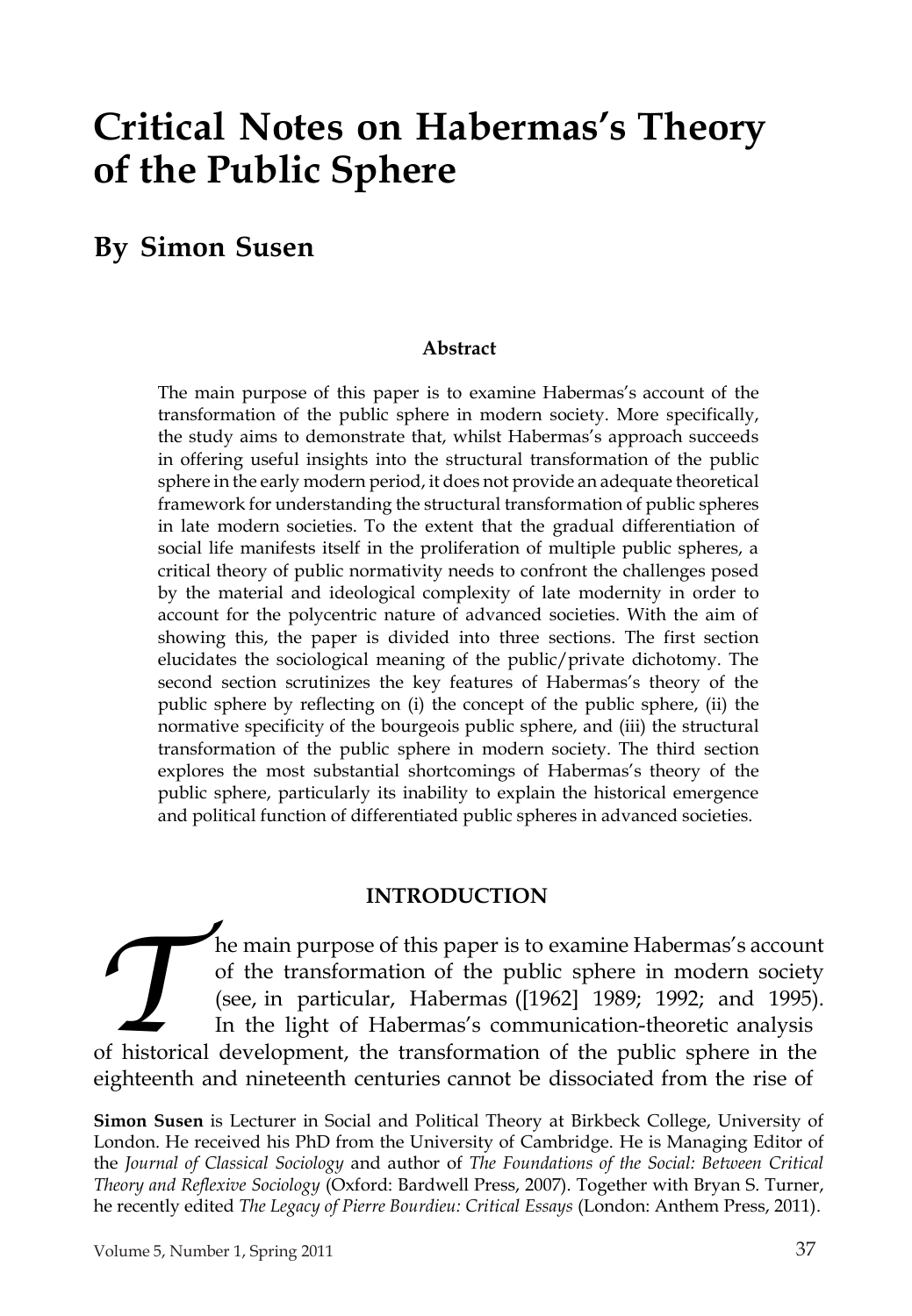the modern era. This paper aims to demonstrate that, although Habermas's approach succeeds in offering useful insights into the structural transformation of the public sphere in the early modern period, it does not provide an adequate theoretical framework for understanding the structural transformation of public spheres in late modern societies. The gradual differentiation of late modern social life manifests itself in the proliferation of multiple public spheres, and hence a critical theory of public normativity needs to face up to the challenges posed by the material and ideological complexity of late modernity in order to account for the polycentric nature of advanced societies.

The paper is divided into three sections. The first section briefly elucidates the sociological meaning of the *public/private dichotomy*. Given that the distinction between the public and the private is of central importance in social and political thought, it is worth shedding light on its normative significance. The second section scrutinizes the key features of *Habermas's theory of the public sphere* by reflecting on (i) the concept of the public sphere, (ii) the normative specificity of the bourgeois public sphere, and (iii) the structural transformation of the public sphere in modern society. The third section explores the most substantial *shortcomings* of Habermas's theory of the public sphere, notably its inability to explain the historical emergence and political function of differentiated public spheres in advanced societies.

## **I. THE PUBLIC / PRIVATE DICHOTOMY**

To reiterate, the main purpose of this paper is to examine Habermas's account of the transformation of the public sphere in modern society. Before analyzing the Habermasian approach to the public sphere in more detail in the second and third sections of this essay, this introduction shall be concerned with the distinction between the public and the private sphere, which is generally referred to as the "public/private dichotomy" (see, for example, Butt & Langdridge 2003, Condren 2009, Cutler 1997, Geuss 2001, Ossewaarde 2007, Rabotnikof 1998, Steinberger 1999, and Weintraub & Kumar 1997).

## **(i) The Historicity of the Public / Private Dichotomy**

The historicity of the public/private dichotomy manifests itself in the various meanings attached to the notions of the private and the public in different societal contexts. "The Enlightenment category thus is different from its classical Greek ancestor, just as it is different from its transformed contemporary descendant" (Calhoun 1992b: 6). In ancient Greek thought, the distinction between the private and the public was used to indicate the way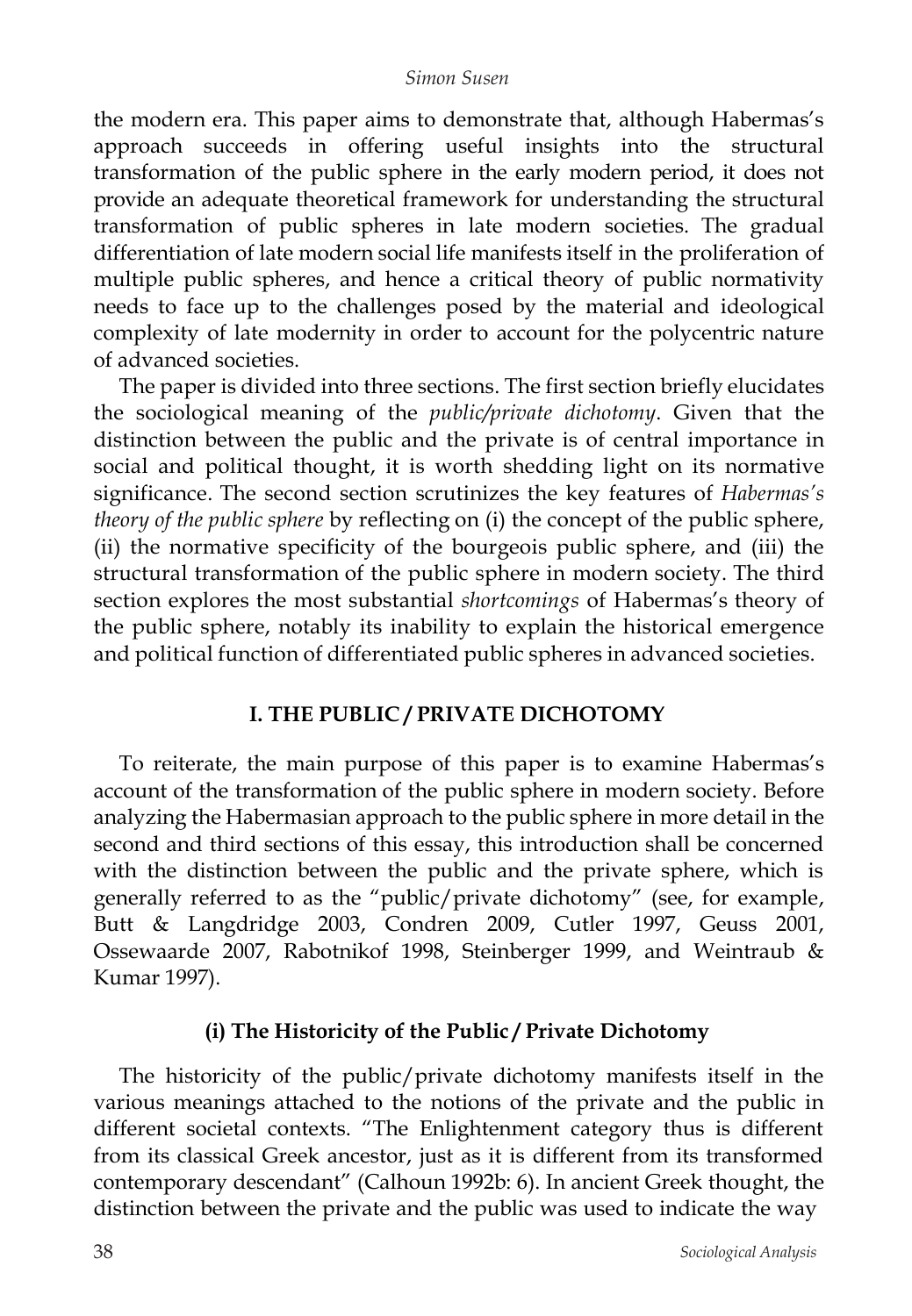in which society was divided clearly into two different spheres. According to this view, the sphere of the *polis* was strictly separated from the sphere of the *oikos*: whereas the former described a *public* sphere based on *open*  interactions between free citizens in the political realm, the latter designated a *private* sphere founded on *hidden* interactions between free individuals in the domestic realm (see Habermas [1962] 1989: 3).

Whilst, at first glance, these two spheres might have appeared to be relatively autonomous, they were in fact *mutually dependent*: the power structures of the private sphere were intimately intertwined with the power structures of the public sphere. "Status in the *polis* was...based upon status as the unlimited master of an *oikos*" (ibid.). Hence, just as the freedom of autonomous citizens in the public sphere rested on their private autonomy as masters of their domestic environment, the autonomy of masters in the domestic sphere reinvigorated their freedom in the public sphere. Paradoxically, the relative autonomy of the private and the public was contingent upon their reciprocal determinacy. Given the structural interdependence of the two spheres, the public/private *polarity* can be conceived of as a public/private *reciprocity*. The socio-historical analysis of the public/private dichotomy is essential in that it enables us to explore the *material and ideological contingency* of the public/ private reciprocity, which is rooted in the spatiotemporal specificity of every society.

First, the material contingency of the public/private dichotomy becomes evident when analyzing *different societal manifestations* of its historical variability. Different societies produce different *forms* of public and private life. The empirical relationship between the public and the private is malleable and thus varies over time and between societies. The spatiotemporal specificity of every *social reality* does not permit us to reduce the public/private dichotomy to a pattern of typological universality. Patterns of structural differentiation between the public and the private vary between societies.

Second, the ideological contingency of the public/private dichotomy comes to the fore when examining *different conceptual representations* of its historical variability. Different societies produce different *discourses* about the nature of public and private life. The symbolic relationship between the public and the private is always reconstructable and hence varies over time and between societies. The spatiotemporal specificity of every *social ideology* does not allow us to reduce the public/private dichotomy to a pattern of typological universality. The public/private dichotomy is discursively constructed and symbolically negotiated in multiple ways. Different conceptions of the world create different meanings of the world. Patterns of symbolic differentiation between the public and the private vary between societies.

In short, the malleability of the public/private dichotomy derives from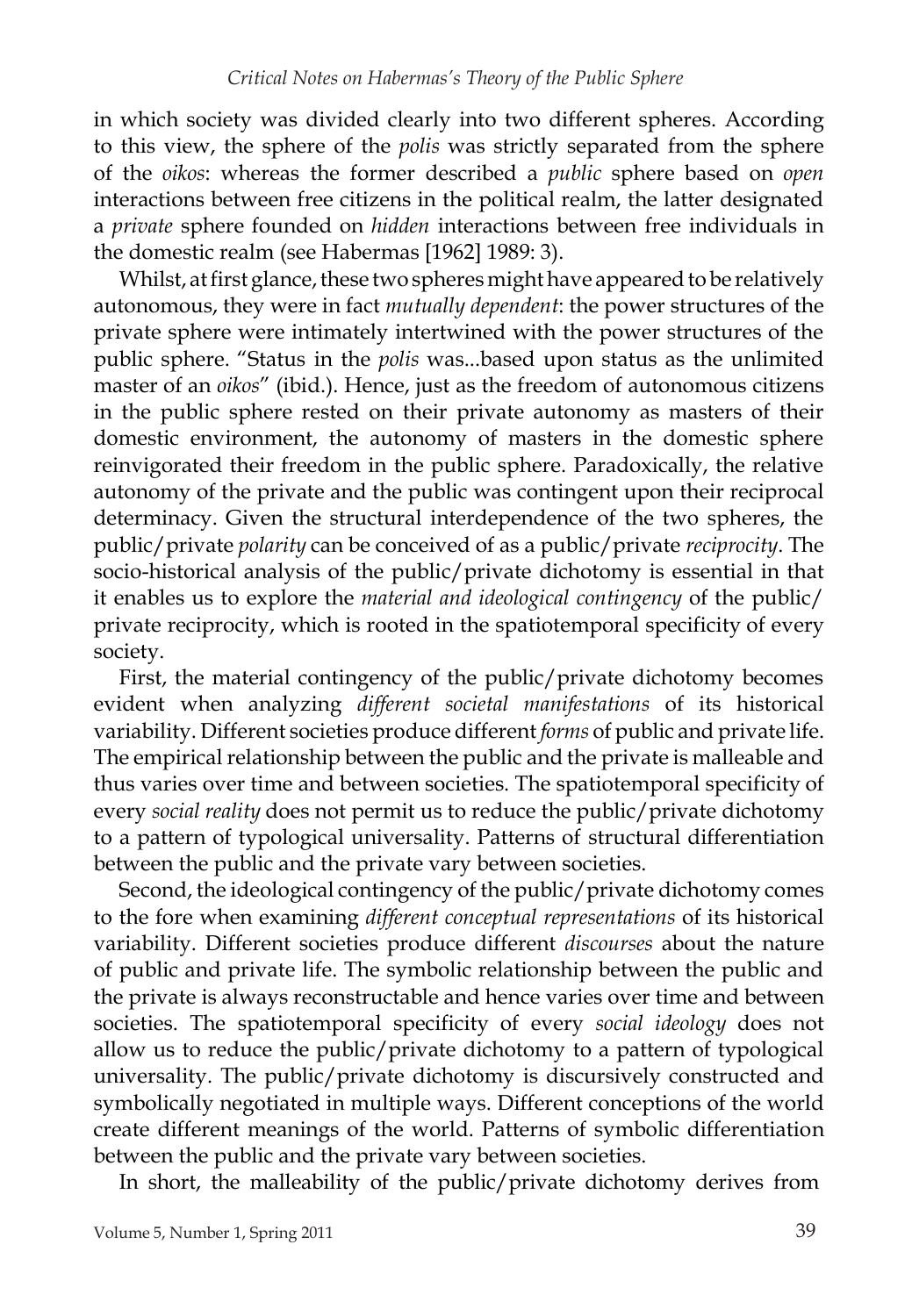the material and ideological specificity of each society. <sup>1</sup> One of the questions arising out of a socio-historical understanding of the public/private dichotomy can be phrased as follows: What are the main factors which led to the gradual transformation of the relation between the public and the private in the modern era? Habermas's answer to this question is that "the development of mercantile capitalism in the sixteenth century, together with the changing institutional forms of political power, created the conditions for the emergence of a new kind of public sphere in early modern Europe" (Thompson 1995: 69).<sup>2</sup> In other words, the profound transformation of the economic and the symbolic constitution of society in the modern era triggered the creation of an unprecedented public realm. Before examining the key elements of Habermas's analysis of this transformation in more detail, however, it is essential to reflect upon the various meanings of the public/private dichotomy.

## **(ii) The Ontology of the Public / Private Dichotomy**

In order to understand the ontology of the public/private dichotomy, we need to examine what the conceptual separation between the public and the private actually represents. What is the normative significance of the distinction between the public and the private? Given the socio-historical variability of this distinction, we need to acknowledge that the meaning of the "great dichotomy" (Somers 2001: 24) between the public and the private is multilayered and complex, rather than one-dimensional and straightforward. Three different meanings commonly attached to the public/private distinction can be identified: *society versus individual* ("collective" versus "personal"), *visibility versus concealment* ("transparent" versus "opaque"), and *openness versus closure* ("accessible" versus "sealed"). These three meanings constitute "heterogeneous criteria" (see Rabotnikof 1998: 3; see also Rabotnikof 1997) that have been conceptualized in different ways and used to varying degrees in social and political thought. It is therefore important to bear in mind that the various meanings of the public/private dichotomy should be understood as ideal-typical distinctions.

The first meaning of the public/private dichotomy refers to a central analytical distinction in modern social and political thought: the distinction between *society and individual*. This distinction is often conceived of in terms of binary differentiations such as "the social" versus "the individual", "the

 $1$  The importance of the socio-historical variability underlying the public/private dichotomy has been widely acknowledged in the literature. See, for example: Calhoun (1992a: 6), Dahlgren (1995: 7), Goodnight (1992: 243), Habermas ([1962] 1989: 1-2; 1992: 433), Susen (2009b: 101-102; 2010: 106 and 115), and Thompson (1995: 120).

<sup>2</sup> In this passage, Thompson refers to Habermas's *The Structural Transformation of the Public Sphere*.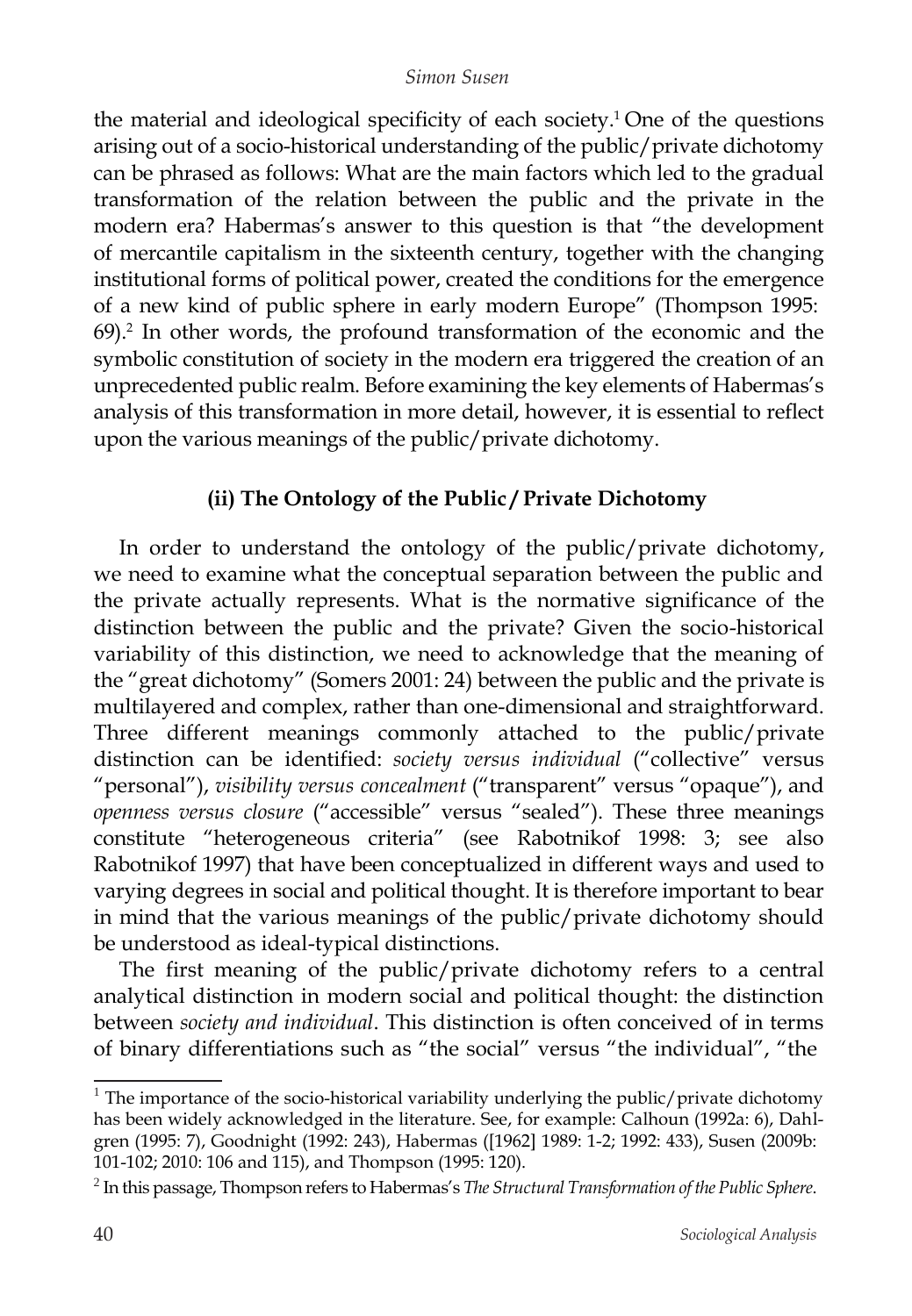collective" versus "the personal", and "the relational" versus "the monadic". By definition, the social sciences in general and sociology in particular tend to privilege the former over the latter, for the paradigmatic interest in the explanatory power of systematic analyses of "the social" describes the ontological cornerstone of social-scientific disciplines. The social sciences would be converted into "the sciences of the individual", and sociology would be transformed into "individuology", if they sought to prove the preponderance of the individual over the social. Regardless of the fact that the philosophical discrepancies between methodological individualism and social holism<sup>3</sup> demonstrate that there is considerable room for explanatory openness, and notwithstanding the question of how the public/private dichotomy is to be interpreted, there is little doubt that the social sciences tend to study the individual in terms of the social, rather than the social in terms of the individual. Thus, given their concern with the *relational* constitution of reality, the social sciences have a particular interest in studying the ways in which human life forms are *socially* divided into public and private realms.

The second meaning of the public/private dichotomy has to do with another key analytical distinction in modern social and political thought: the distinction between *visibility and concealment*. The controversial nature of this distinction arises from the fact that it is far from clear which aspects of social life are visible and which concealed. Even more contentious is the question of which facets of social life *ought* to be visible and which *ought* to be concealed. Liberalism―which can be legitimately described as the triumphant ideology of the late twentieth and early twenty-first centuries―has always been deeply suspicious of interventionist states and, therefore, critical of authoritarian attempts to control people's private spheres by virtue of the public power of the state. It is ironic, then, that in the modern context the idea of the public― epitomized in political concepts such as "public power", "public interest", and "public opinion"―has been used to undermine the arbitrary power of potentially authoritarian states.

A turning point in modern political life is the battle against a secretive state in the name of "public opinion" and "publicity" (Peters 1993: 548).

Hence, it would be analytically naïve and historically ignorant to assume that the realm of the state can be identified exclusively with the sphere of the visible. To be sure, the state can be regarded as an intrinsically public institution in that it represents, or claims to represent, a large-scale group of individuals who reside in a territory over which the state enjoys political sovereignty. In this sense, the state can be considered as both a legitimated

<sup>3</sup> See King (1987: 40) as well as O'Neill (1973: 168).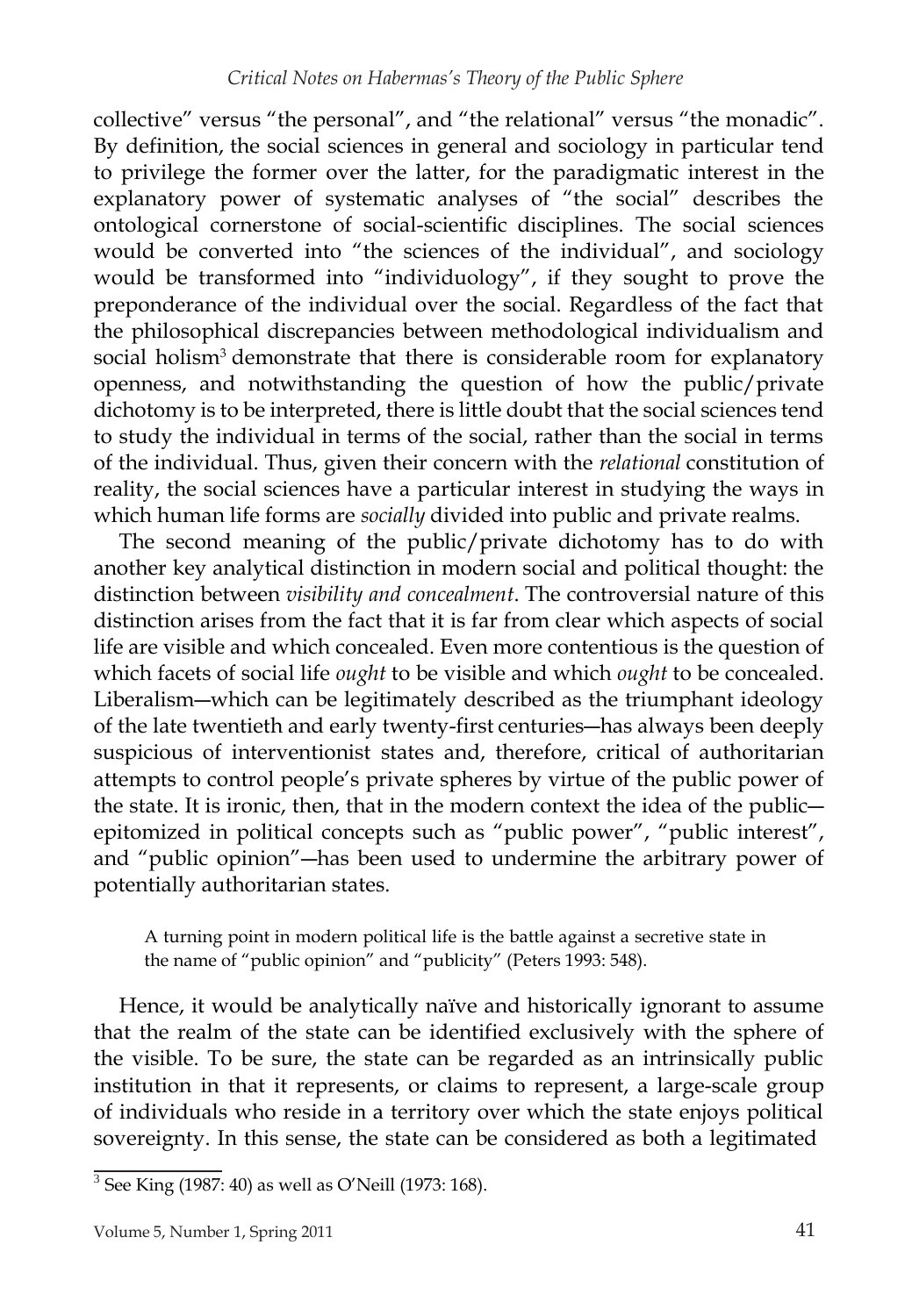and a legitimating institution whose existence depends on public sovereignty. The exercise of this "public" sovereignty, however, can be "private" if the internal power structures of the state are systematically concealed by the state itself. This applies, first and foremost, to authoritarian, dictatorial, and totalitarian states, but also, at least to some extent, to liberal and democratic states.<sup>4</sup> Whatever the ideological bent of a particular state apparatus, the longterm functioning of an efficient and resourceful state rests on the coexistence of visible and concealed power structures produced and reproduced by the political elite of a given society.

The third meaning of the public/private dichotomy concerns a further analytical distinction in modern social and political thought: the distinction between *openness and closure*. Yet, it should be borne in mind that not all public realms are fully "open" and not all private realms are completely "closed". In other words, just as the terms "public" and "open" are not necessarily interchangeable, the terms "private" and "closed" are not always mutually inclusive. Although the state can undoubtedly be considered as an integral component of the public sphere, it is, for that reason, not necessarily open and accessible. And although the family can be regarded as an integral component of the private sphere, it would be erroneous to assume that it is therefore an entirely closed and sealed realm of social life. There is little doubt that *all*  states―regardless of whether they are republican or monarchical, liberal or socialist, laissez-faire or interventionist, libertarian or totalitarian―require a minimal degree of systemic self-referentiality and closure. Similarly, *all*  families―regardless of whether they are part of a premodern or modern society, primitive or complex division of labour, control-based or freedombased life form, collectivist or individualist culture―require a minimal degree of societal embeddedness and openness.

In brief, the three conceptual pairs commonly attached to the distinction between the private and the public are by no means unambiguous and straightforward. As a tripartite framework for the study of the public/private dichotomy, the aforementioned oppositions can be regarded as central reference points in social and political thought. Given the ideal-typical nature of the distinction between the private and the public, however, the analytical usefulness and explanatory forcefulness of the "grand dichotomy" has to be critically examined. Far from representing a dichotomy of irrefutable validity, the distinction between the public and the private should be conceived as a useful but nevertheless controversial conceptual tool in social and political analysis.

<sup>4</sup> For an insightful analysis of this problem, see Kühnl (1971) and Kühnl (1972).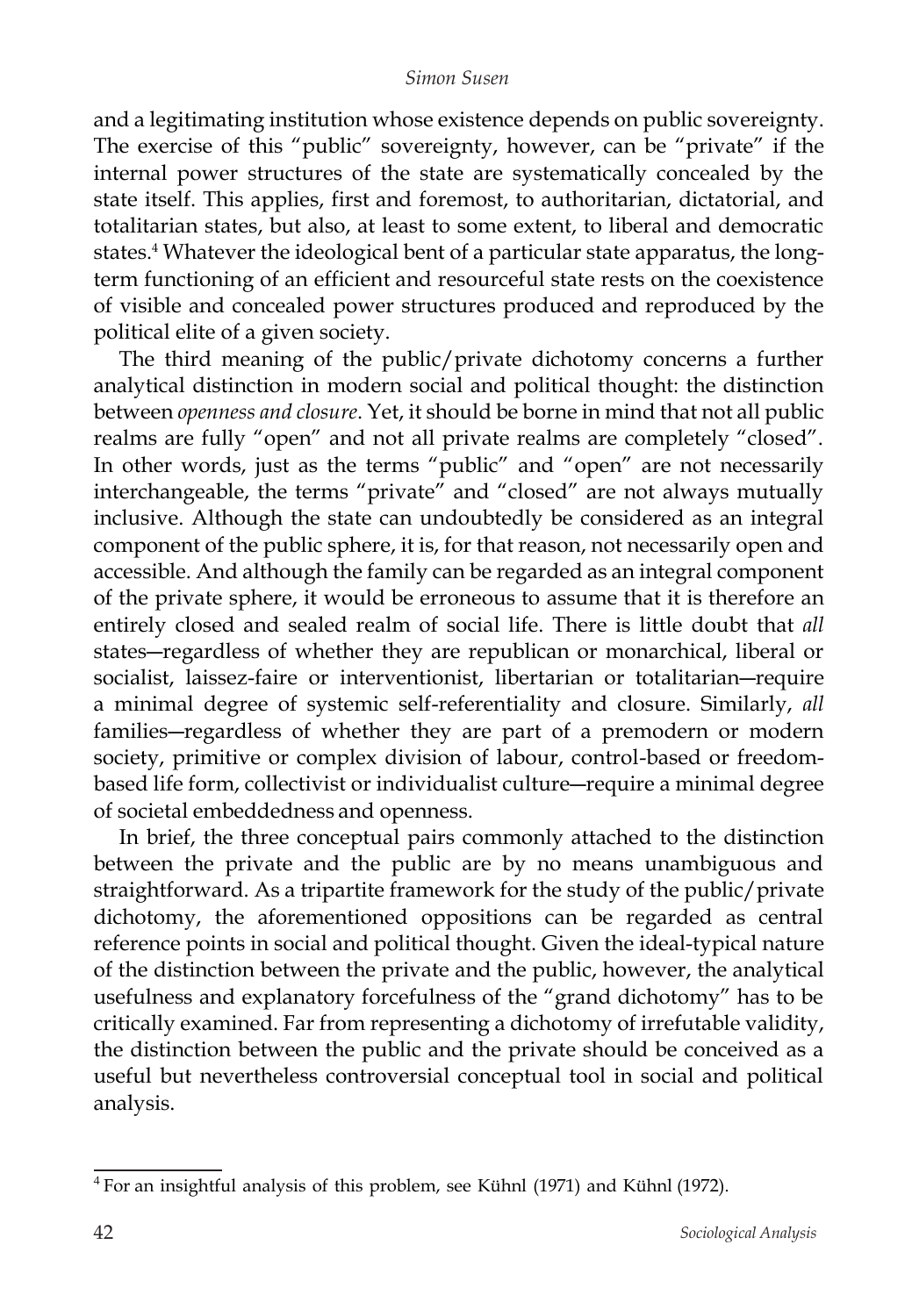## **II. HABERMAS'S THEORY OF THE PUBLIC SPHERE**

This section aims to examine Habermas's theory of the public sphere. In order to do so, the analysis will seek to respond to the following three questions: (i) How can the concept of the public sphere be defined? (ii) What constitutes the normative specificity of the bourgeois public sphere? (iii) What are the main features underlying the structural transformation of the public sphere in the modern era?

## **(i) The Concept of the Public Sphere**

As stated above, the concept of the public has a number of different meanings.<sup>5</sup> Despite the definitional ambiguity of this concept, it is both possible and useful to develop an analytical framework which allows us to do justice to the complexity of the public sphere in modern society. Even if we acknowledge this complexity, however, it is important to bear in mind that any attempt to provide a systematic account of the nature of the public sphere is unavoidably controversial.

According to Habermas, "[t]he bourgeois public sphere may be conceived above all as the sphere of private people come together as a public" (Habermas [1962] 1989: 27). Hence, the public sphere is composed of private individuals whose societal interconnectedness transcends the boundaries of their personal lives. If the public sphere "is defined as the public of *private*  individuals who join in debate of issues bearing on state authority" (Calhoun 1992b: 7; italics in original), the public sphere and the private sphere can be considered mutually inclusive, rather than mutually exclusive, social realms. Indeed, the public and the private seem to represent two necessary conditions of the social: to the extent that every private person is represented by the foreground performativity of a public persona, every public persona is embedded in the background subjectivity of a private person.

Since human actors cannot escape the various socialization processes imposed upon them by their environment, the purest form of privacy cannot eliminate individuals' dependence upon society. Individuals can assert their privacy only in relation to, rather than in isolation from, the existence of other individuals. In this sense, the public sphere is nothing but the socialized expression of individuals' reciprocally constituted autonomy: individuals are autonomous not in *isolation* from but in *relation* to one another, that is, in relation to a public of autonomous beings.

 $\overline{5}$  Habermas is well aware of this definitional ambiguity. See Habermas ([1962] 1989: 1): "The usage of the words 'public' and 'public sphere' betrays a multiplicity of concurrent meanings."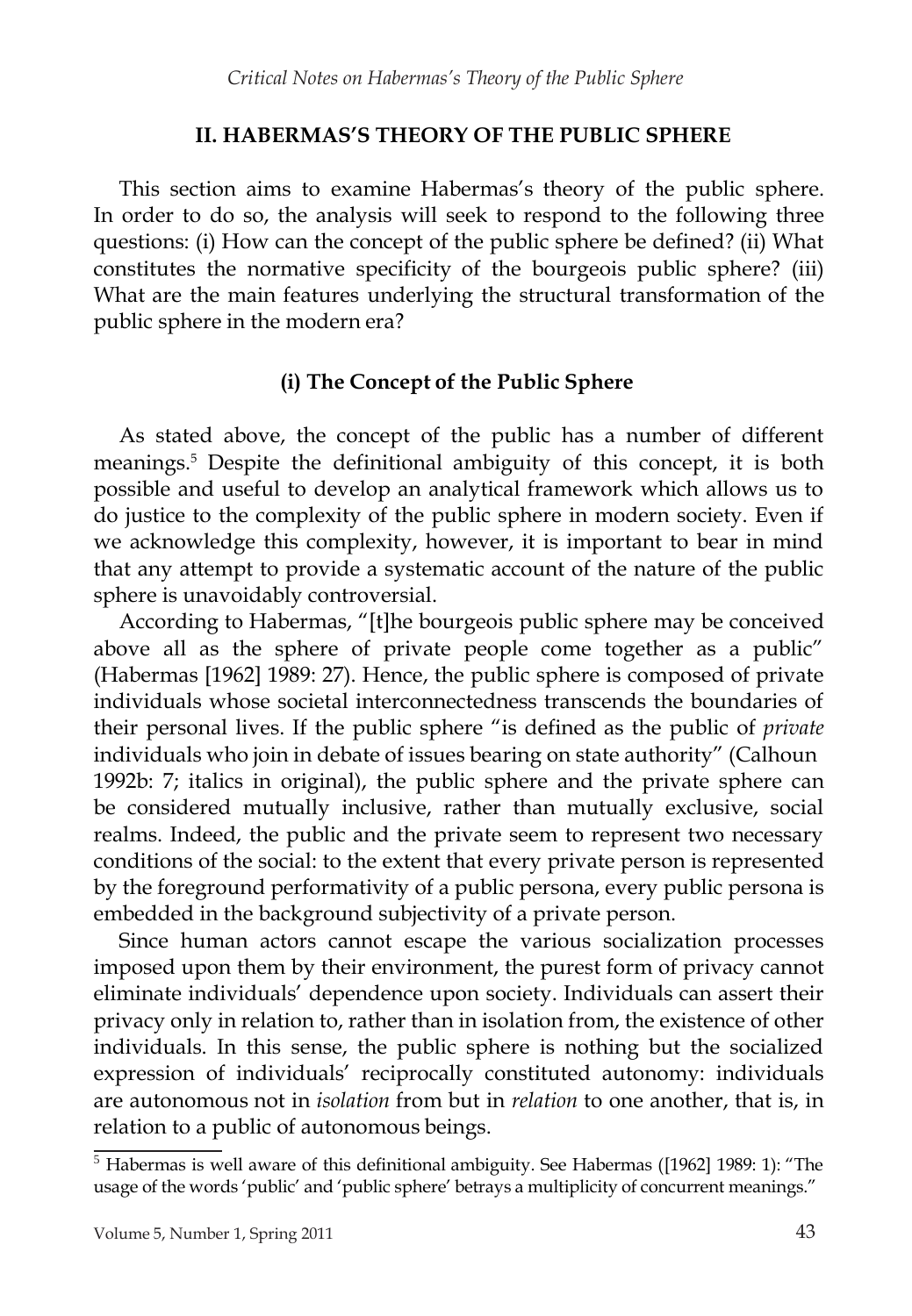From a sociological perspective, "[t]he importance of the public sphere lies in its potential as a mode of societal integration" (Calhoun 1992b: 6). The coordination of social life cannot be undertaken by completely self-sufficient and self-referential individuals who find themselves immersed in hermetically sealed and autopoietically sustained private realms. By definition, social coordination is carried out by interconnected and interdependent subjects who are situated in symbolically negotiated and materially constituted public realms. The deliberative organization that takes place in the public sphere can be regarded as an expression of the intrinsic sociability of the human condition. In fact, there is no societal integration without the existence of a public sphere. Just as the existence of each individual cannot be dissociated from the existence of society, the existence of the private sphere is inconceivable without the existence of the public sphere.

It is worth mentioning that, in the Anglophone debates on Habermas, the concept "public sphere" is based on a fairly imprecise translation of the German term *Öffentlichkeit.*<sup>6</sup> Whereas the term *Öffentlichkeit* literally means "publicness" or "publicity", it is the notion *öffentlicher Raum* that denotes the idea of "public sphere" or "public realm". Similarly, it should be noted that, in the English-speaking literature on Habermas, the concept "structural transformation" stems from a somewhat imprecise translation of the German term *Strukturwandel* (see Habermas 1962). Whereas the term *Strukturwandel*  literally refers to the "transformation of structure", it is the notion *struktureller Wandel* that denotes the idea of "structural change". Thus, the emphasis in the German lies on the idea of the transformation of structures *in*  the public sphere, rather than on the idea of the structural transformation *of* the public sphere, as the English translation suggests. It is important to take this terminological ambiguity, arising from the English translation, into account as it obliges us to recognize that Habermas, in his original German writings, appears to stress both the structural (*Struktur*) and the malleable (*Wandel*) constitution of the public. As a collective realm characterized by processes of both social reproduction and social transformation, "[t]he bourgeois public sphere evolved in the tension-charged field between state and society" (Habermas [1962] 1989: 141), that is, in a tertiary realm situated between the state "from above" and society "from below". It is the task of the following section to explore the normative specificity of this "tensioncharged" (ibid.) realm, which is, according to Habermas, firmly situated between state and society.

 $6$  See the original title of Habermas's influential book on the structural transformation of the public sphere: *Strukturwandel der Öffentlichkeit: Untersuchungen zu einer Kategorie der bürgerlichen Gesellschaft* (Frankfurt am Main: Suhrkamp, 1962). On this point, see also Peters (1993: 542-543).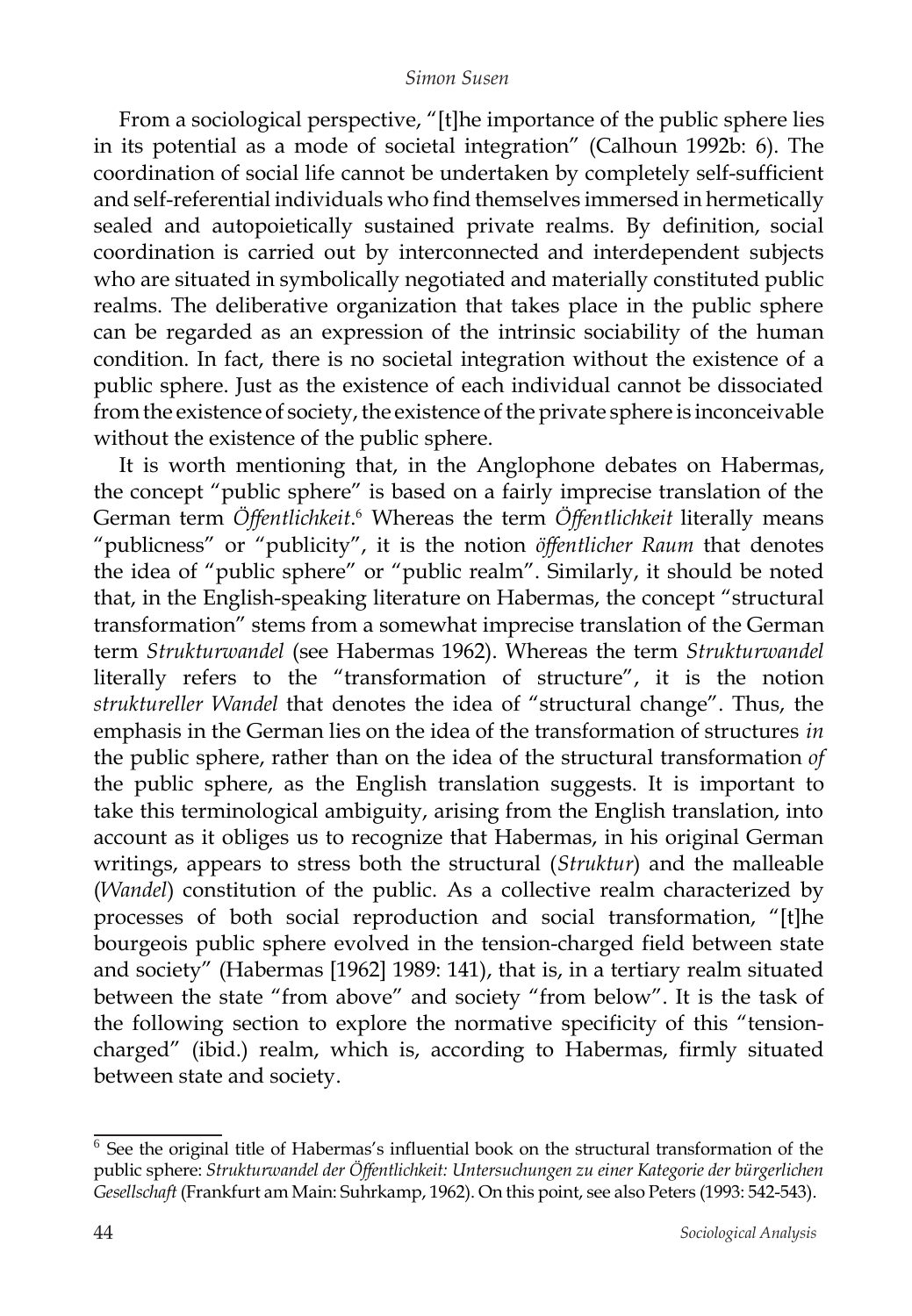## **(ii) The Normative Specificity of the Bourgeois Public Sphere**

The normative specificity of the bourgeois public sphere derives from the fact that it possesses an emancipatory potential. To be sure, this is not to suggest that the bourgeois public sphere should be idealized as a pristine realm of social cooperation and human liberation. Rather, this is to acknowledge that its very existence depends on its capacity to promote *civic engagement in communicative processes of opinion and will formation*. The significance of Habermas's insistence on the emancipatory potential of the bourgeois public sphere can hardly be overemphasized, as it illustrates the sociological importance of the empowering nature of communicative practices performed by rational actors. From a Habermasian perspective, subjects capable of speech and action<sup>7</sup> are also capable of reflection and discourse, because the validity claims that linguistic actors raise in everyday communication are, at least in principle, always criticizable.<sup>8</sup> In the public sphere, the criticizability of validity, which is inherent in communicative processes oriented towards mutual intelligibility, can be elevated to the status of a coordinative driving force of rational sociability. According to Habermas, the discursive nature of the bourgeois public sphere manifests itself in three forms of critique: (a) the critique of the absolutist state, (b) the critique of the democratic state, and (c) the critique of the public sphere as a mediating force between state and society.

(a) The democratic discourses produced by the bourgeois public sphere have always been critical of the arbitrary authority exercised by the absolutist state. Given this anti-absolutist stance, the rise of the bourgeois public sphere is symptomatic of both the ideological and the material transition from premodern to modern society.

(b) Despite their general alignment with political liberalism, the prevalent discourses formed by the bourgeois public sphere are critical of the lawful authority exercised by the modern democratic state. Indeed, the bourgeois public sphere forms a discursive realm which enables collectively organized individuals to act as critical controllers of the democratic state in modern society.

(c) Paradoxically, the major discourses put forward by the bourgeois public sphere are critical not only of the control exercised by the state but also of themselves, that is, of the role of democratic discourses in processes of modern state formation. The public sphere is both a realm of mutually socializing

<sup>7</sup> See, for example: Habermas ([1971] 1988: 9); ([1981a] 1987: 86); ([1981b] 1987: 108); ([1984a] 2001: 9); ([1984b] 2001: 44); ([1984c] 2001: 118); (2000: 343); (2001: 16, 23-24, 42); (2004: 879).

<sup>8</sup> On Habermas's insistence on the *criticizability* of validity claims, see, for example: Habermas ([1981c] 1987: 287, 305, 308, 333); ([1981d] 1987: 125-126, 137, 139, 149-150); (1982: 269); (2001: 33, 79, 82-83). On this point, see also: Susen (2007: 76-77, 244, 266) and Susen (2009a: 106).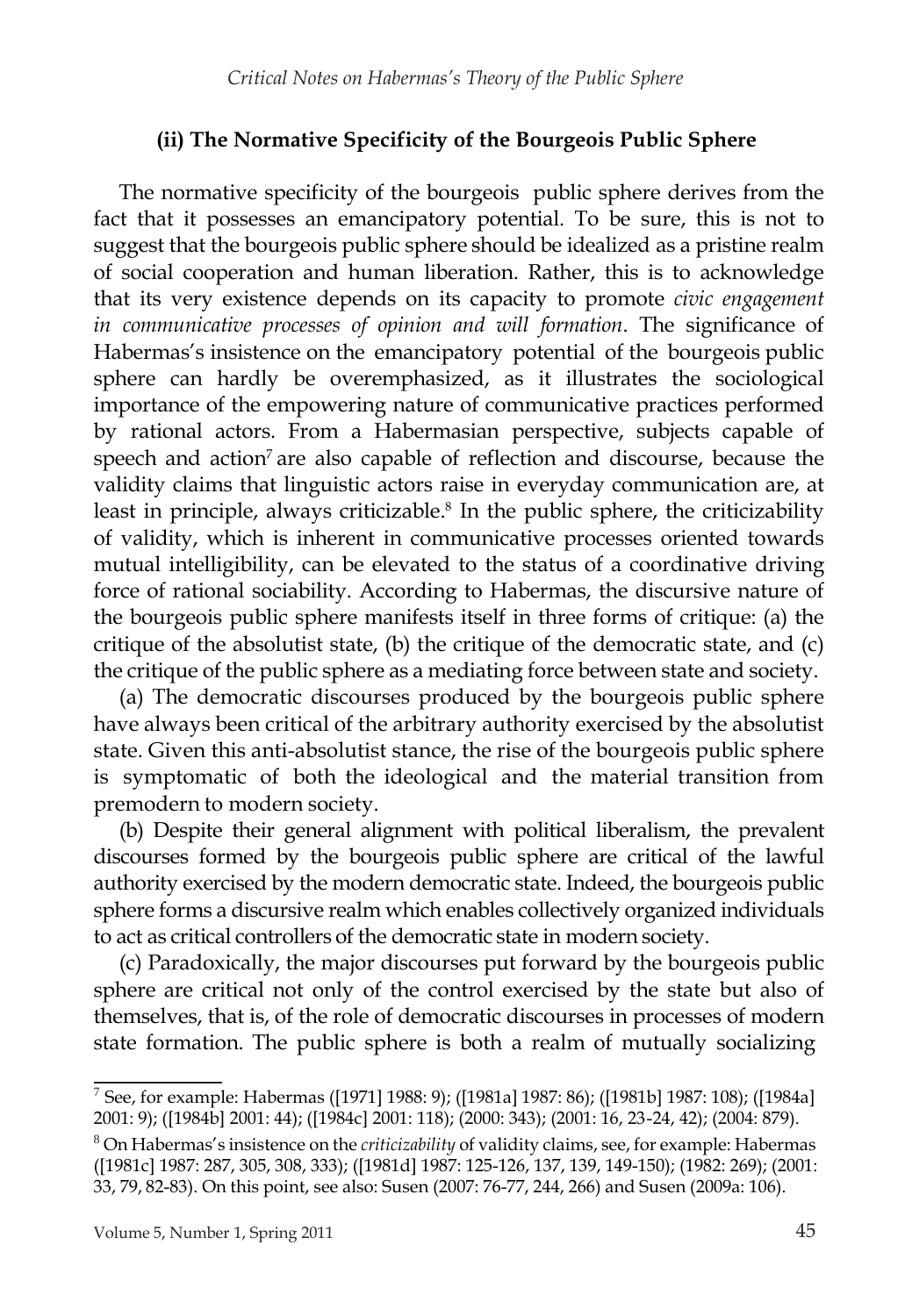individuals able to create integrative spaces of solidarity and a realm of mutually criticizing individuals able to construct discursive spaces of reflexivity.

Considering the sociological significance of the critical spirit that is the hallmark of the bourgeois public sphere, it is worth reflecting on the normative implications of these three features in more detail:

(a) The bourgeois public sphere is unambiguously opposed to premodern forms of domination imposed by absolutist states. "The principle of control that the bourgeois public opposed to the latter―namely publicity―was intended to change domination as such. The claim to power presented in rational-critical public debate (*öffentliches Räsonnement*), which *eo ipso* renounced the form of a claim to rule, would entail, if it were to prevail, more than just an exchange of the basis of legitimation while domination was maintained in principle" (Habermas [1962] 1989: 28). The rational-critical public is equipped with the discursive capacity to *question the legitimacy of arbitrary forms of power*.

(b) The bourgeois public sphere extends the particular critique of absolutist rule to a general critique of state rule, including the political rule of democratic states. Consequently, the rule exercised by the modern state can only claim legitimacy to the extent that its existence is made an object of scrutiny by virtue of the discursive power of public rationality. According to this view, not only arbitrary but also democratic forms of political legitimation are at stake, because the very nature of political legitimation is a normative issue discussed in modern public spheres. If there is one thing we can take for granted in the modern world, it is the fact that nothing can be taken for granted. What makes the ideological power of political legitimacy so forceful is that, to the extent that it remains unquestioned, it operates behind our backs; what makes the critical power of public rationality so forceful is that it permits us to turn political legitimacy into an object of scrutiny. Modern citizens can claim "the public sphere regulated from above against the public authorities themselves, to engage them in debate over the general rules governing relations in the basically privatized but publicly relevant sphere of commodity exchange and social labor" (ibid.: 27). The rational-critical public debate forms a *countercontrolling control* of the authority exercised by the modern state.

(c) The bourgeois public sphere is critical not only of premodern and modern states, but also of *itself*, for it constitutes an intersubjectively constructed realm based on open and reflexive discourses. "It provide[s] the training ground for a critical public reflection still *preoccupied with itself*" (ibid.: 29; italics added). The self-critical reflexivity of linguistically equipped entities―who, as communicatively interconnected subjects, form the public sphere―is an invaluable resource for discursively mediated forms of action coordination in the modern era. Dialogically created public spheres cannot exist without the *critical* reflection upon the socio-historical constitution of potentially *uncritical*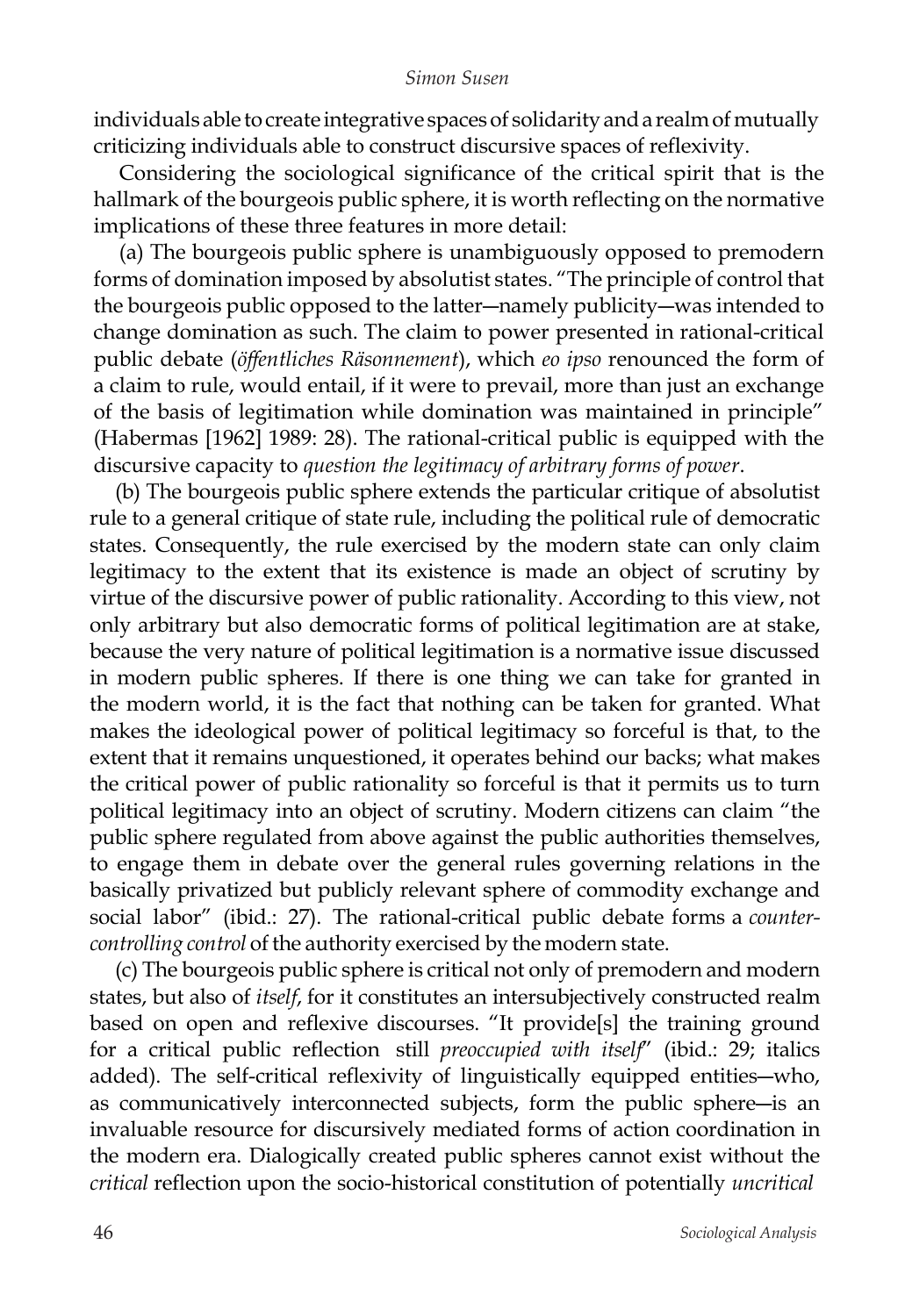subjects. The rational-critical character of the modern public sphere is rooted in social actors' capacity to engage in intersubjective discourse oriented towards the communicative coordination and normative regulation of social life.

It is not irrelevant to note that the rational-critical analysis of the public sphere forms part of the rational-critical constitution of the public sphere. Hence, Habermas's theory *of* the public sphere is situated *in*, and can be critiqued *by*, the public sphere itself. "His theory and his practice assume that critical debate is at the heart of all intellectual activity and every healthy public sphere, and it is clear that he expects his own writing to face the criticisms and contestations with which he regularly confronts his opponents" (Kramer 1992: 256). Engagement in critical discourses, produced by prolific public spheres, is a constitutive element of modern social life. The normative potential of the bourgeois public sphere emanates from critical discursiveness able to question the taken-for-grantedness of accepted forms of quotidian experience. In this sense, the struggle over the creation of an emancipatory society "is a struggle to make publicity a source of reasoned, progressive consensus formation" (Calhoun 1992a: 28). The public sphere is a collective realmin which individuals' cognitive ability to take on the role of critical and responsible actors is indicative of society's coordinative capacity to transform itself into an emancipatory project shaped by the normative force of communicative rationality.

### **(iii) The Structural Transformation of the Public Sphere**

The structural transformation of the public sphere can be considered as a manifestation of the historically contingent nature of social order. Both the rise and the potential demise of the public sphere indicate that the transformative potential of public realms of intersubjectivity cannot be separated from the developmental nature of society. Put differently, the transformation of the public sphere has to be examined in terms of the wider context of macrostructural transition processes. Thus, the history of the public sphere should not be treated as a free-floating development divorced from wider social processes; rather, it should be conceived of as integral to these processes (see Thompson 1995: 71). Questions remain, however, as to what the main features of the structural transformation of the public sphere are and why they are sociologically significant.

According to Habermas, the structural transformation of the public sphere in the late twentieth century constitutes a process of *social disintegration*: "for about a century the social foundations of this sphere have been caught up in a process of decomposition. Tendencies pointing to the collapse of the public sphere are unmistakable, for while its scope is expanding impressively, its function has become progressively insignificant" (Habermas [1962] 1989: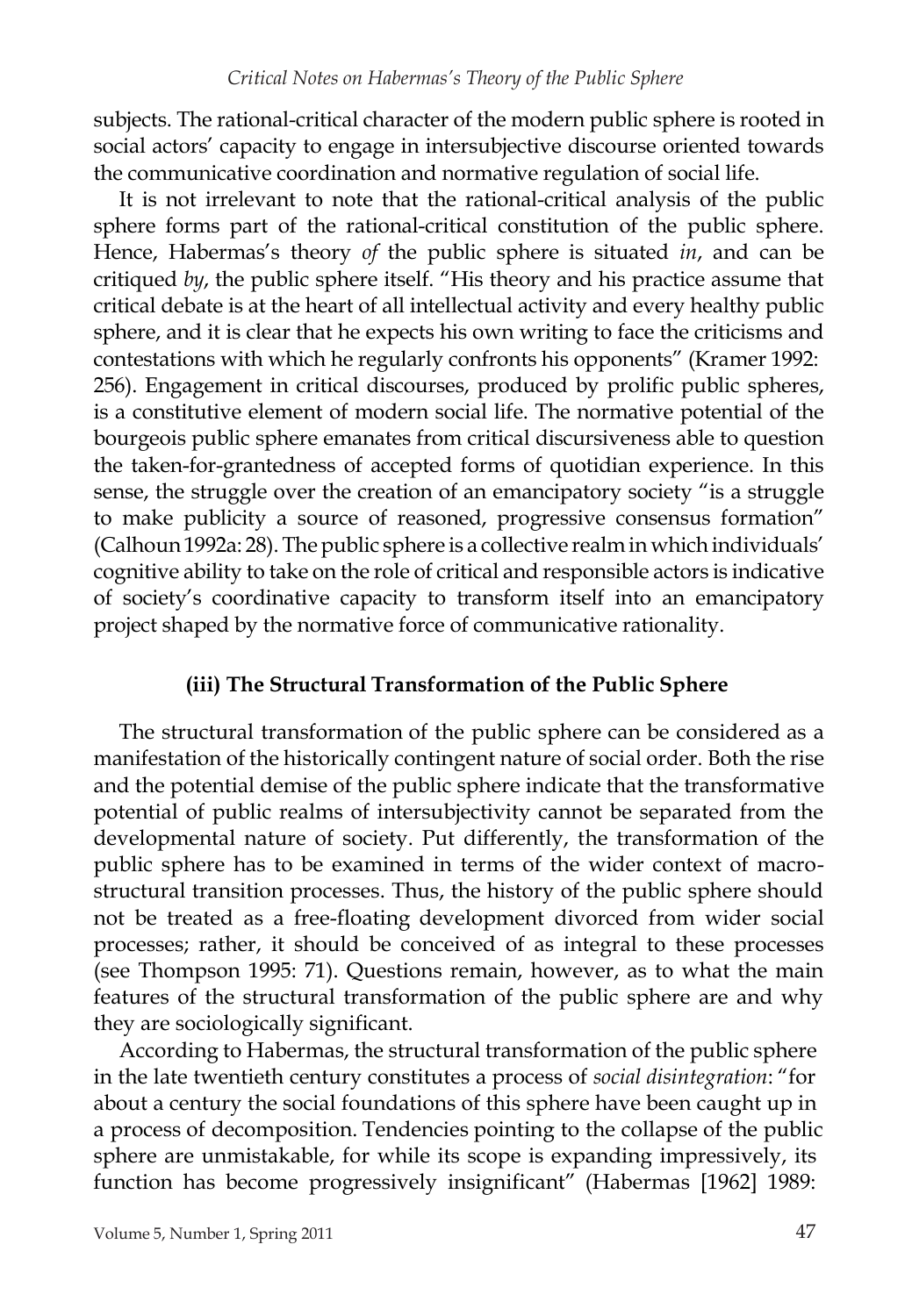4). It shall be argued here that, following the Habermasian analysis, there are three key interrelated tensions that lie at the heart of the decomposition process of the public sphere: (a) the tension between universal and particular interests, (b) the tension between communicative and instrumental reason, and (c) the tension between empowering and disempowering potentials.

(a) The tension between universal and particular interests is symptomatic of the contradictory ideological character of the bourgeois public sphere. In essence, the normative discrepancy between the universalistic and the particularistic elements of the public sphere is due to the confusion of the emancipation of the *homme* with the emancipation of the *bourgeois*: "so easy was it at that time to identify political emancipation with 'human' emancipation" (ibid.: 56). If social emancipation is pursued in class-specific, rather than in class-transcending, terms, then the ideal of human emancipation is effectively reduced to the ideal of political emancipation.

To be sure, Habermas's awareness of the difference between the classtranscending emancipation of the *homme* and the class-specific emancipation of the *bourgeois* is embedded in both a Marxist and a post-Marxist view of modern society. Habermas's conception of society is firmly situated *within* the tradition of Marxist thought in that it recognizes that political emancipation is not tantamount to human emancipation if it is defined in *class-specific*, rather than in species-constitutive, terms. At the same time, Habermas's conception of society goes *beyond* the tradition of Marxist thought in that it suggests that the emancipatory potentials of the bourgeois public sphere, which stem from its *rational-critical* nature, cannot simply be denied by assuming, in an orthodox Marxist fashion, that knowledge production in the bourgeois public sphere is reducible to sheer ideology construction and, therefore, to the spread of "necessarily false consciousness"<sup>9</sup> : "Still, publicity...is apparently more and other than a mere scrap of liberal ideology" (Habermas [1962] 1989: 4).

The constitution of the modern public sphere in capitalist societies is paradoxical due to its *a priori* openness as a "civic" realm oriented towards political *inclusion* and its *de facto* closure as a "bourgeois" realm based on social *exclusion*. To the extent that the discourses generated in the bourgeois public sphere are motivated by the dialogical exercise of critical perspectivetaking, they can claim to represent, or at least seek to represent, the interests of society. To the extent that the discourses produced in the bourgeois public sphere are based on the perspective of the dominant class, they serve, first and foremost, the interests of a particular social group. In short, the tension between universal and particular interests can be considered as the first element that, because of its contradictory nature, has contributed to the steady degeneration of the bourgeois public sphere.

 $9^9$  See Marx and Engels ([1846] 2000/1977: 175 and 180). See also Haug (1999).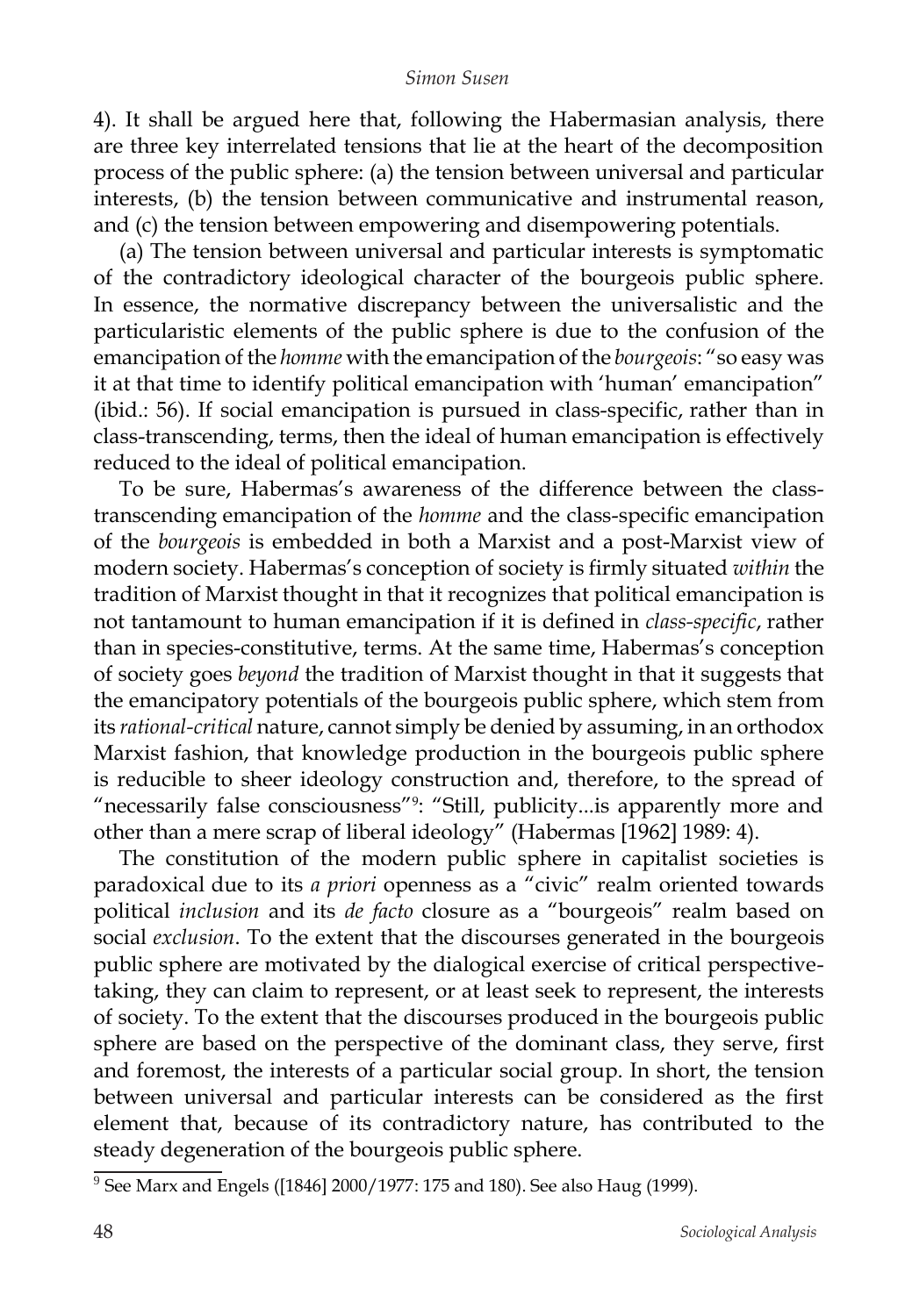(b) The tension between communicative and instrumental reason is another source of friction that has substantially contributed to the gradual decomposition of the bourgeois public sphere. As Habermas reminds us, "[t]he fully developed bourgeois public sphere was based on the *fictitious* identity of the *two roles* assumed by the privatized individuals who came together to form a public: the role of property owners and the role of human beings pure and simple" (ibid.: 56; italics in original). In capitalist society, privatized individuals find themselves in the ambivalent position of taking on the role of the *homme*, capable of communicative reasoning, while aspiring to the role of the *bourgeois*, prone to instrumental reasoning (see ibid.: 55). "This *ambivalence* of the private sphere was also a feature of the public sphere" (ibid.; italics added), for the individuals who together form the public sphere are also part of the private sphere. Thus, we need to recognize the interwovenness of communicative and instrumental reason in both the private and the public spheres. Private individuals cannot break free from their immersion in the public sphere, just as public individuals cannot transcend their immersion in the private sphere.

If the private sphere is identified with the intimate sphere of the conjugal family, on the one hand, and the realm of commodity exchange and social labor, on the other (ibid.: 39), then it is founded on a contradiction: its "private" idiosyncrasy not only depends on "the public", but it *is* "public". The public character of the private sphere manifests itself in the societal composition of the market. Although the commodity exchange of the market is based on private property owned by free citizens, a precondition for its existence is the construction of a public sphere through the power of social labour. In liberal-capitalist society, the public sphere constitutes not only a discursive realm of critical intersubjectivity, but also a purposive realm of commodified instrumentality. The sociological significance of both dimensions illustrates that what lies at the heart of the public sphere is a profound tension between communicative and instrumental reason: not only is the public created by socialized subjects who relate to one another in a *forum* sustained by processes of discursive communication and shaped by encounters of critical intersubjectivity, but it is also colonized by privatized objects that compete with one another in a *market* founded on mechanisms of systemic regulation and oriented towards profitable utility.<sup>10</sup> Whereas the forum articulates the public interests of consensus-oriented subjects capable of communication, the market embodies the private interests of utility-driven subjects immersed in competition. From a Habermasian perspective, the tension between the critical force of communicative reason and the functional logic of instrumental reason can be regarded as another decisive factor in the decomposition

 $10$  On the controversial relationship between "the market" and "the forum", see, for instance, Elster (1986).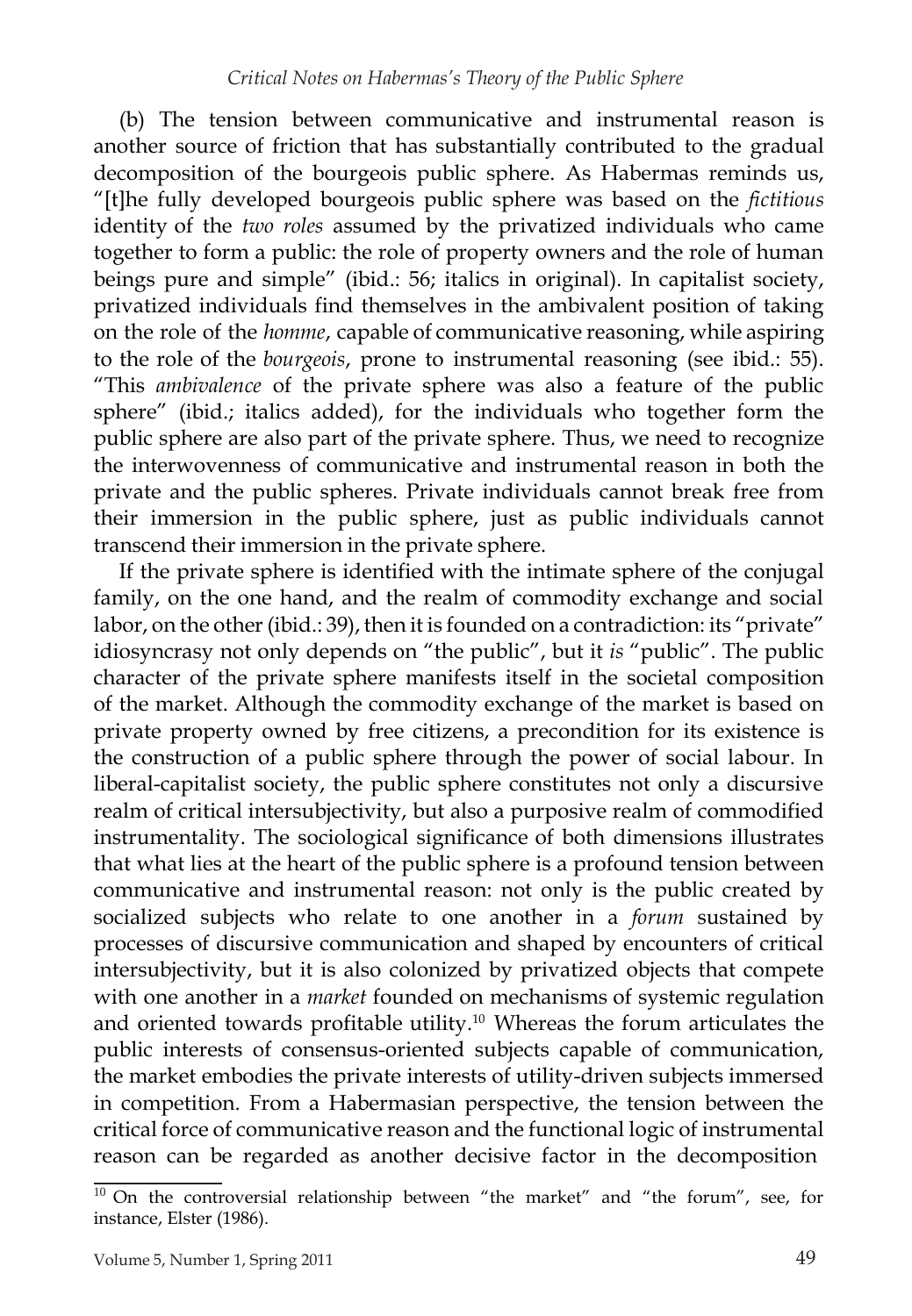process of the modern public sphere.

(c) The tension between the empowering and the disempowering potentials of the modern era is fundamental to Habermas's account of the transformation of the public sphere. The sociological significance of this tension can hardly be overestimated, for it is indicative of the deep ambivalence of the normative potentials inherent in modern society. One significant paradox of the modern public sphere is that its continual expansion is closely associated with its gradual decomposition. Processes of social formation can anticipate processes of social deformation; mass democratization can lead to inflationary processes of political participation; social opening can result in ideological contraction.

*The undermining of the foundations of the public sphere came about…through a "refeudalization" of society....State and society, once distinct, became interlocked*. The public sphere was necessarily transformed as the distinction between public and private realms blurred, the equation between the intimate sphere and private life broke down with a polarization of family and economic society, rational-critical debate gave way to the consumption of culture (Calhoun 1992a: 21; italics added).

In other words, there are two systemic realms that have decisively shaped the transformation of the public sphere: the *state* and the *market*. The former turns the public sphere into a social realm that is partly regulated by the functionalist logic of bureaucratic administration. The latter converts the public sphere into a social realm that is partly driven by the functionalist logic of capitalist commodification. The ubiquity of functionalist rationality poses a challenge to the possibility of human autonomy. In a world that is largely governed by the utility-driven power of functionalist rationality, the critical potential of a communicatively created public sphere is undermined by the steering capacity of a regulating state and a commodifying market. The systemic rationality spread by a regulating state and a commodifying market can degrade the critical potential of the public sphere to a decorative appendage of a disenchanted world. If reduced to a peripheral element of systemic steering processes, the public sphere degenerates into a state-regulated market sphere.

The systemic functioning of late modern society is inconceivable without the standardization of the mass media. Driven by the instrumental imperatives of the culture industry, the mass media play a pivotal role in the systemic regulation of the public sphere. In principle, the rational-critical potential of the public sphere can be swallowed by the integrationist potential of the mass media:

For the "culture" propagated by the mass media is a *culture of integration*….The public sphere assumes advertising functions. The more it can be deployed as a vehicle for political and economic propaganda, the more it becomes *unpolitical*  as a whole and *pseudo-privatized*….To the extent that the public and private became intermeshed realms, this model became inapplicable (Habermas [1962]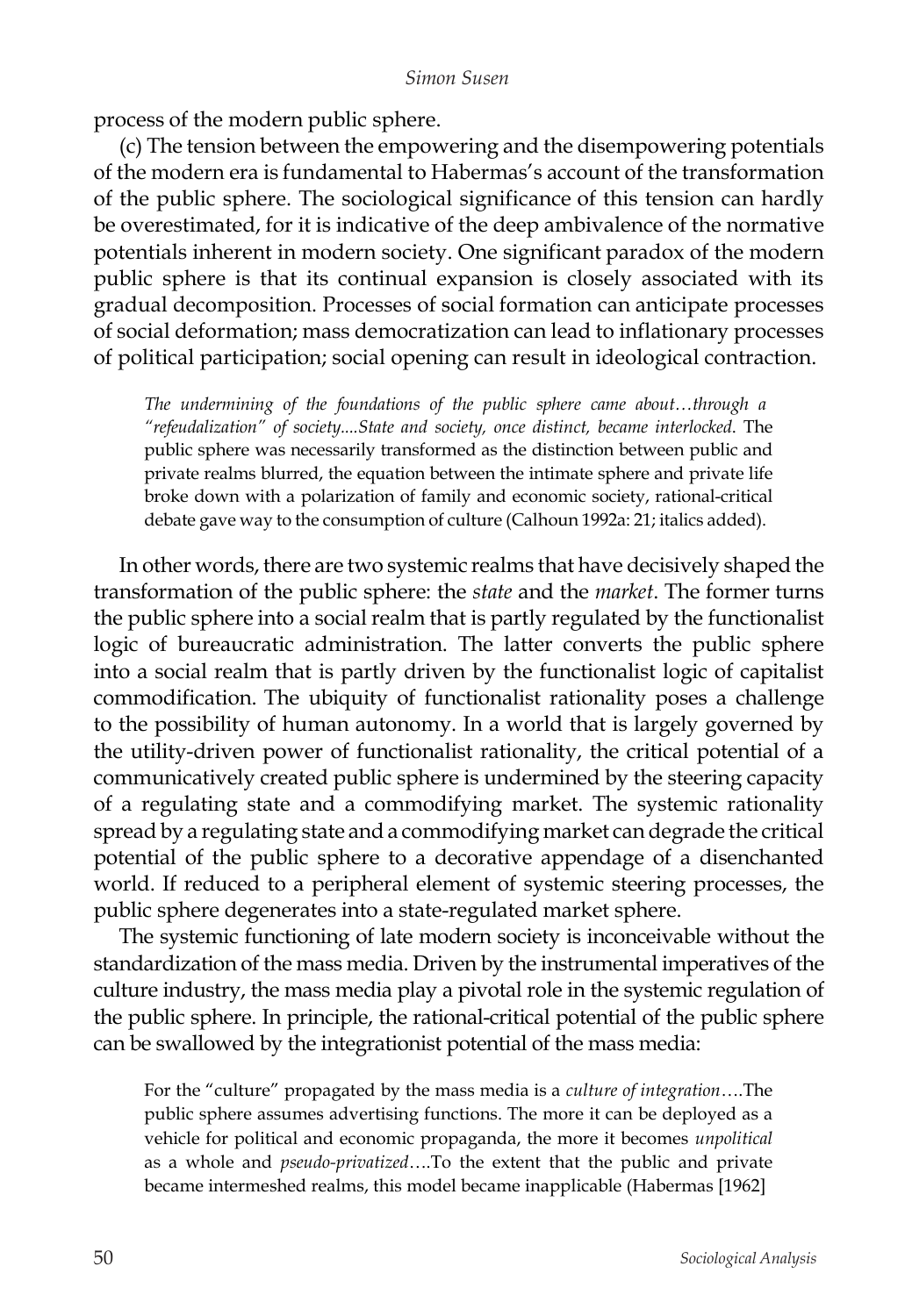1989: 175-176; italics added).

The integrationist nature of the mass media transforms the public sphere into a functionalist appendage of political reformism. Class antagonism is perpetuated by the systemic integrationism of the mass media. Hence, a constitutive element of the bourgeois public sphere, namely its critical potential derived from reflection, seems to give way to the core component of the culture industry, that is, its tendency towards constant commodification:

[M]ass media...themselves have become autonomous, to obtain the agreement or at least acquiescence of a mediatized public. Publicity is generated from above, so to speak, in order to create an aura of good will for certain positions. Originally publicity guaranteed the connection between rational-critical public debate and the legislative foundation of domination, including the critical supervision of its exercise. Now it makes possible the peculiar ambivalence of a domination exercised through the domination of nonpublic opinion: it serves the manipulation of the public as much as legitimation *before* it. Critical publicity is supplanted by manipulative publicity (ibid.: 177-178; italics in original).

The communicative rationality inherent in the public sphere can be colonized by the functionalist rationality inherent in the state and the economy. Generally, this colonization process is not openly challenged but surreptitiously legitimated by the "bourgeois" mass media. The colonization of the lifeworld by the system<sup>11</sup> is reinforced, rather than undermined, by the mass media. Under conditions of late modernity, then, it is not the system that is shaped by the lifeworld, but, on the contrary, the lifeworld that is colonized by the system. In short, the tension between the emancipatory nature of communicative rationality and the instrumental nature of purposive rationality poses a significant challenge to the organization of modern public spheres.

## **III. CRITICAL REFLECTIONS ON HABERMAS'S THEORY OF THE PUBLIC SPHERE**

Habermas's theory of the public sphere has been extensively discussed in the literature.<sup>12</sup> It is because of, rather than despite, the fact that the Habermasian

 $^{11}$  For an excellent analysis of the relationship between "lifeworld" and "system", see Peters (1993: 557-560). See also, for example, Susen (2007: 61-73; 2009a: 86, 106).

 $12$  On Habermas's theory of the public sphere, see, for instance, Habermas ([1962] 1989; 1992; 1995). In the secondary literature, see, for example: Calhoun (1992a), Crossley & Roberts (2004), Forester(1985), Gardniner (2004), Goode (2005), Holub (1991), Kelly (2004), Kögler(2005), Martin (2005), Negt & Kluge ([1972] 1993), Rochlitz (2002), Sintomer (2005), and Voirol (2003).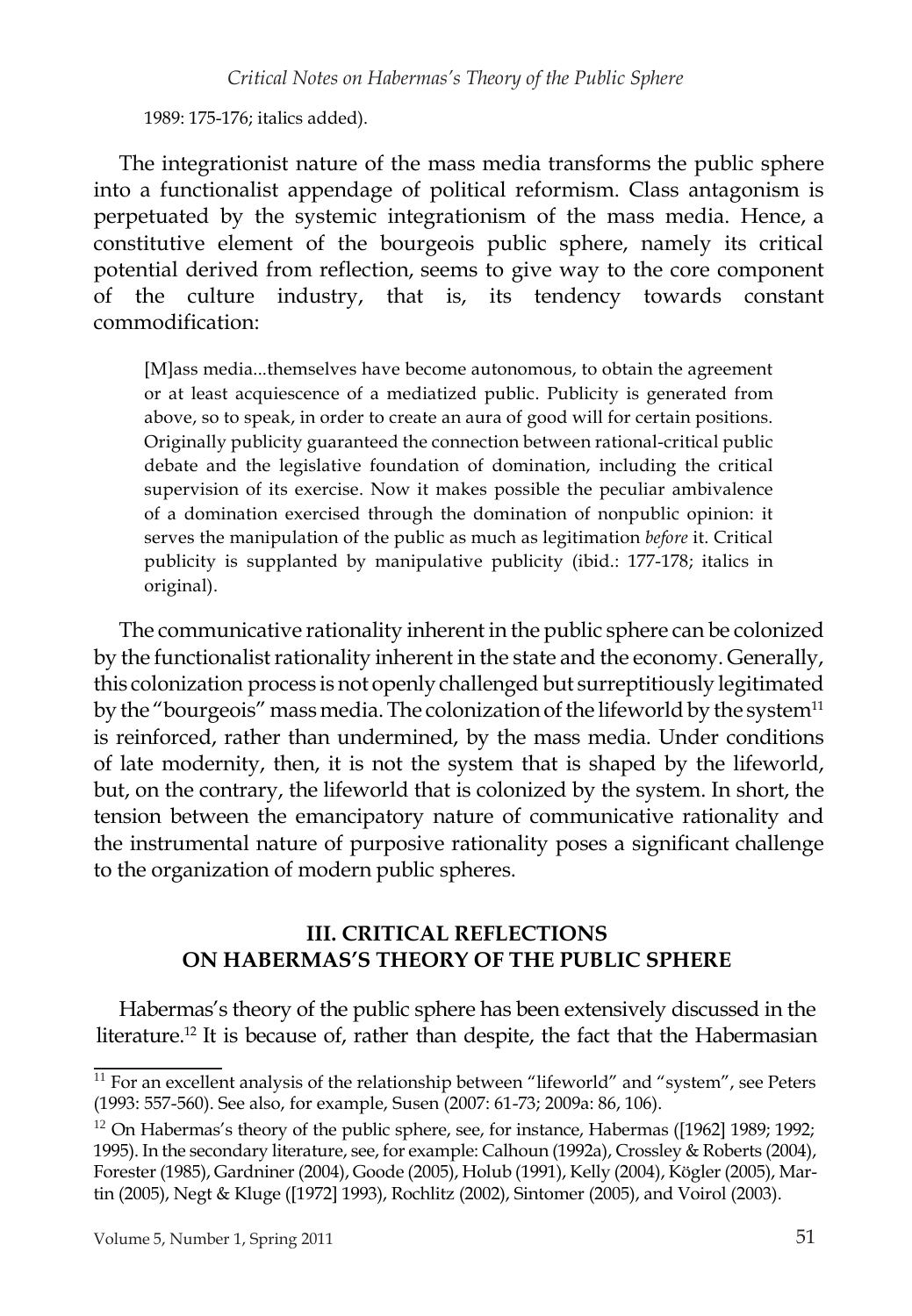account of the public sphere has been highly influential that it has been criticized in numerous ways. Hence, the multifaceted forms of criticism levelled against Habermas's theory of the public sphere should not be one-sidedly interpreted as evidence of its analytical weakness and explanatory inadequacy; rather, they should be considered indicative of the fact that Habermas provides a useful and insightful theoretical framework for understanding the structural transformation of the public sphere in the modern period. Notwithstanding its considerable merits, it is essential to be aware of the analytical limitations of Habermas's theory of the public sphere. It is the purpose of this section to shed light on the key shortcomings of Habermas's approach to the structural transformation of the public sphere and thereby illustrate that his account needs to be substantially revised if it is to serve as a theoretical framework for understanding the increasing complexity of public spheres in advanced societies.

(a) Habermas's analysis of the public sphere can be criticized for centring almost exclusively on the nature of bourgeois public life (*bürgerliche Öffentlichkeit*). To reduce the complexity of the *modern* public sphere to the singularity of the *bourgeois* public sphere means to underestimate the sociological significance of *alternative*―i.e. non-bourgeois―collective realms that contribute to a rational-critical engagement with the world. Although Habermas is aware of the class-specific nature of the bourgeois public sphere, "he neglects the importance of the contemporaneous development of a *plebeian* public sphere alongside and in opposition to the *bourgeois* public sphere, a sphere built upon different institutional forms" (Garnham 1992: 359; italics added). <sup>13</sup> An analysis that is limited to the study of the bourgeois public sphere runs the risk of excluding other, equally important, public spheres from the picture. The consolidation of the bourgeois public sphere is paradoxical in that it promotes a discourse of universal interests of human beings, while in practice serving the particular interests of the dominant groups in society:

A discourse of publicity touting accessibility, rationality, and the suspension of status hierarchies is itself deployed as *a strategy of distinction* (Fraser 1992: 115; italics added).<sup>14</sup>

Put differently, the claim to universality of bourgeois public discourse― expressed in the slogan of the French Revolution: "*liberté, égalité, fraternité*"―

 $13$  On this problem, see also Calhoun (1992b: 5), Dahlgren (1991: 6), Fraser (1992: 111-112), Golding & Murdocl (1991: 22), Habermas (1992: 425-429), and Ku (2000: 220).

<sup>&</sup>lt;sup>14</sup> See also Fraser (1992: 117): "...the official bourgeois public sphere is the institutional vehicle for a major historical transformation in the nature of political domination. This is the shift from a repressive mode of domination to a hegemonic one, from rule based primarily on acquiescence to superior force to rule based primarily on consent supplemented with some measure of repression."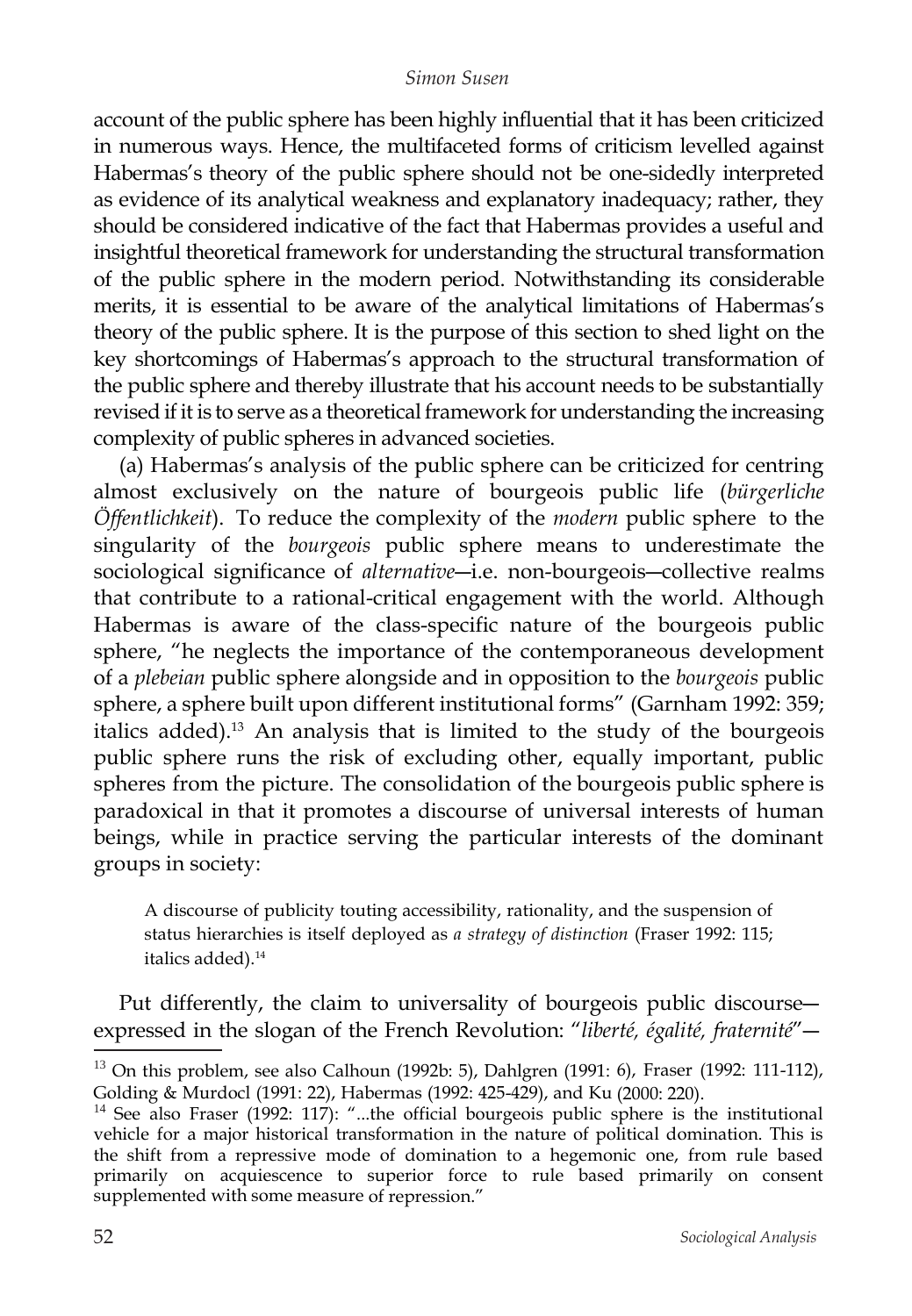remains trapped in the pursuit of class-specific interests. For the politics of universality advocated by the bourgeois public sphere represents, above all, the particular interests of the dominant class, even if it claims to embody the general interests of humanity. The *liberté bourgeoise*is defined primarily in terms of negative freedom as in "freedom from", rather than in terms of positive freedom as in "freedom to". The *égalité bourgeoise* is, first and foremost, an equality of opportunity as a formal right, rather than an equality of outcome as a substantive entitlement. The *fraternité bourgeoise* is, in practice, an exclusive type of competitive solidarity between privileged social groups, rather than an inclusive form of unconditional solidarity between all human beings. To reduce the analysis of the modern public sphere to an examination of social realms generated and controlled by dominant classes means to leave aside collective spaces created and shaped by other social groups, whose existence and influence play a pivotal role in the construction of modern public life.

(b) Habermas presents a somewhat *idealistic* picture of the public sphere. Given his one-sided emphasis on the fact that the bourgeois public sphere possesses a "rational-critical"<sup>15</sup> character, he tends to overestimate the significance of the emancipatory features of modern public life and therefore underestimate the influence of its repressive elements. As Habermas selfcritically acknowledges, it is

…*tempting to idealize* the bourgeois public sphere in a manner going way beyond any methodologically legitimate idealization of the sort involved in ideal-typical conceptualization (Habermas 1992: 442; italics added).

The public sphere is no less *permeated by power relations* than society as a whole. The power-laden nature of publicity is impregnated with the stratified constitution of society. The ideological nature of public discourses is embedded in the material organization of social resources. The symbolic resources of critique are always dependent on the social resources of power. The vertical structuration of society manifests itself in the interest-laden structuration of ideology: socially positioned subjects produce relationally contingent discourses. The hegemonic discourses generated within the bourgeois public sphere express the particular interests of the most powerful social groups. The discourses of educated, wealthy, mostly white, and predominantly male elites reflect the specific interests of the privileged sectors of society (see Thompson 1995: 72). To idealize the public sphere as a communicative realm of rational-critical intersubjectivity means to underestimate the substantive impact of interest-laden hierarchies on the constitution of communicative interactions in stratified societies.

(c) Habermas's account of the public sphere is largely *gender-blind*.

<sup>15</sup> See, for example, Habermas ([1962] 1989: 28, 176, 178, 179).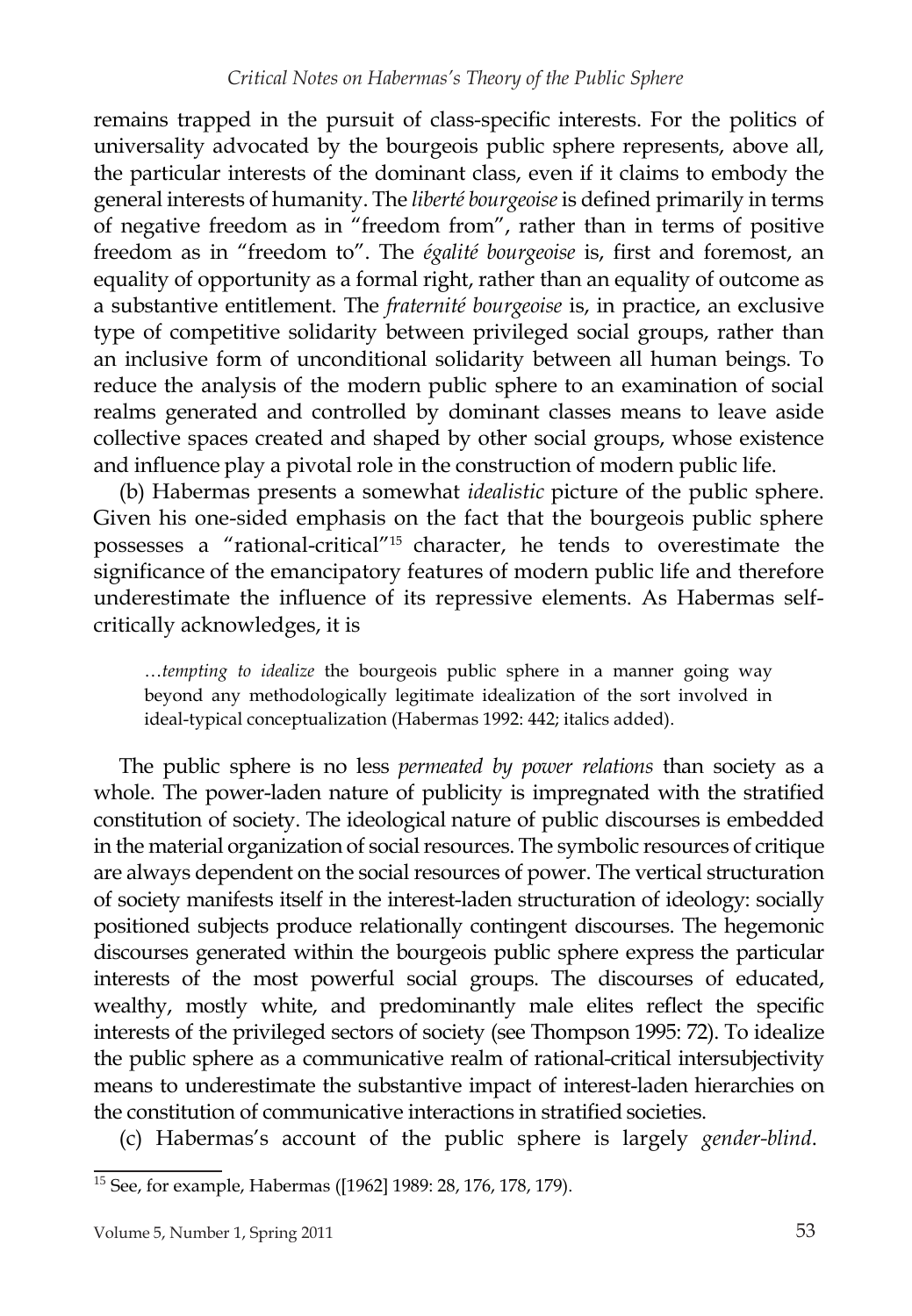Nevertheless, in his response to the objections raised by feminist critics, Habermas admits that the patriarchal nature of modern European public spheres can hardly be ignored:

…the growing feministliterature has sensitized our awareness to the *patriarchal* character of the public sphere itself (Habermas 1992: 427; italics added).<sup>16</sup>

Gender inequality, which in most Western societies manifests itself in heterosexist and masculinist forms of normativity, is not a peripheral phenomenon but a central element of modern public spheres. The marginalization of women within the modern public sphere as well as their *de facto* exclusion from particular―for example, religiously defined―positions of power can be seen as an expression of the patriarchal character of society in general and as an extension of the patriarchal character of the bourgeois family in particular. To account for the normative significance of the gendered division of power in modern society requires acknowledging that modern public spheres cannot escape the ubiquity of materially and discursively constructed forms of patriarchy.<sup>17</sup>

(d) In a similar vein, Habermas's analysis of the public sphere is based on overly *rationalistic* assumptions. As such, it stands in the tradition of a male-dominated social theory, putting forward what feminists describe as "malestream" conceptions of the social world and social development:

[Habermas's] interpretation underlies an overly *rationalistic conception of public culture* within a republican model that builds upon the Enlightenment ideal of rationalism (Ku 2000: 221; italics added).

The idea that the bourgeois public sphere is dominated by the continuous production of rational-critical discourses that endow society with an emancipatory potential rests on the short-sighted view that we can, and should, privilege rational over non-rational forms of engaging with the world. To be sure, it is possible to question such a rationalistic conception of human actors without denying that rationality can, and often does, constitute a crucial source of social emancipation. We need to recognize, however, that neo-Kantian approaches, which rightly insist upon the empowering resources of rationality, tend to underestimate the social complexity arising from public forms of intersubjectivity, whose variegated nature transcends the realm of reason-guided forms of normativity. Various cultural forms—such as art, music, dance, and painting—derive their emancipatory potential from their

<sup>&</sup>lt;sup>16</sup> See also Johnson (2001).

 $17$  On the gendered nature of the public sphere, see, for example, Brettschneider (2007), Cameron (1998), Moore (2003), and Rendall (1999).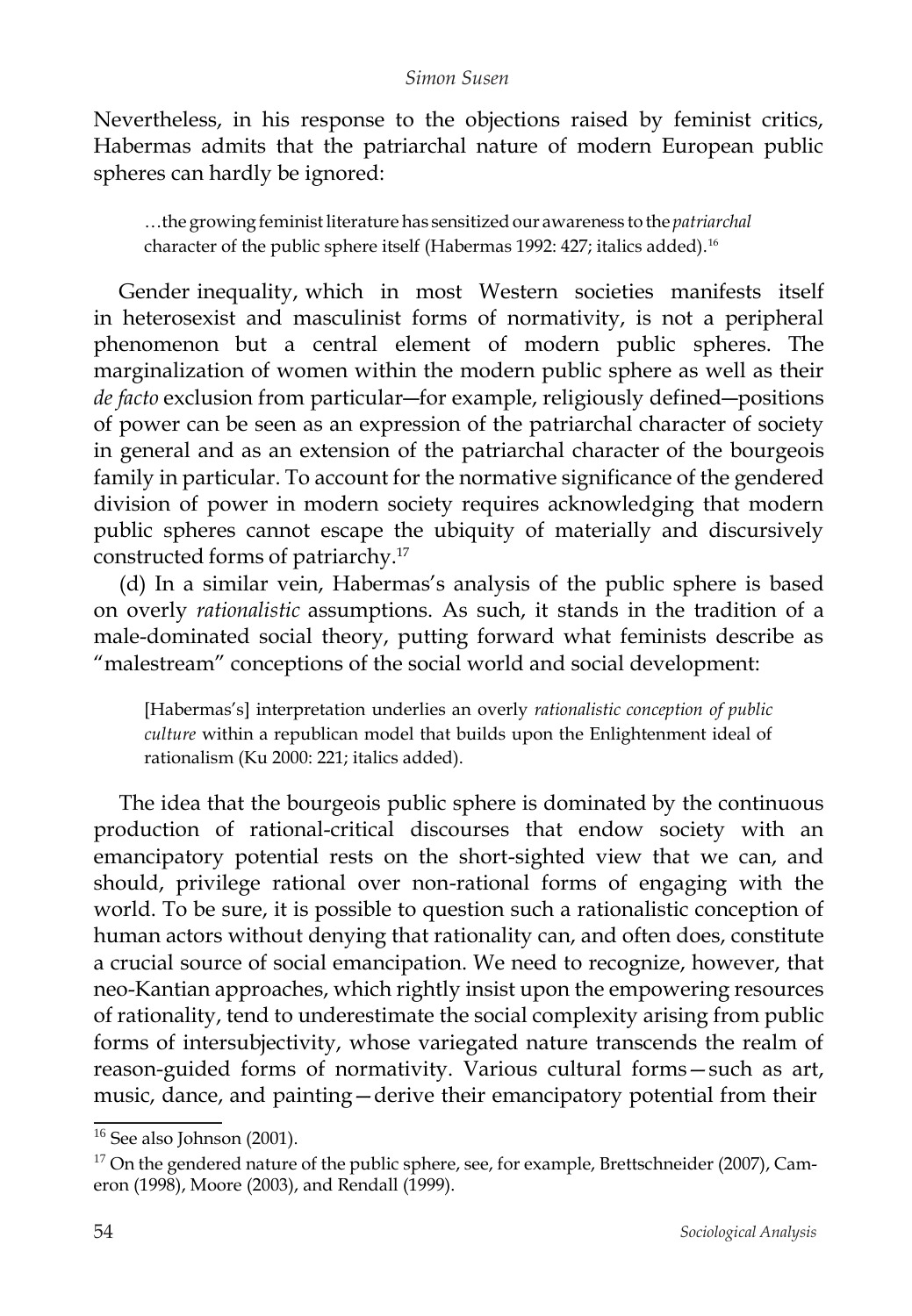ability to rise above the seemingly disembodied realm of reason.

(e) Habermas's theory of the public sphere is problematic in that it promotes a *universalistic* conception of public interest founded on a monolithic account of public life. The assumption that the *bourgeois* public sphere represents *the*  public sphere of the contemporary world *par excellence* is both conceptually and empirically reductive. For such a view fails to take into account the fact that modern society contains a multiplicity of simultaneously existing, and often competing, public spheres. The increasing pluralization of modern public spheres reflects the growing differentiation of complex societies. Modern public spheres are differentiated and stratified realms of interaction and, as such, they are inhabited by various social groups, some of which occupy subordinate positions in society: members of the working classes, political minorities, ethnic minorities, religious minorities, and sexual minorities―to mention just a few of these groups. Social groups that are excluded from sharing the monopoly of symbolic violence in a given society have an interest in creating *alternative* public spheres that are materially sustained by counter-hegemonic practices and ideologically legitimated by counterhegemonic discourses. The empowering potentials of alternative public spheres emanate from their capacity to challenge the legitimacy of dominant practices and dominant discourses by creating counter-hegemonic realms based on alternative practices and alternative discourses. Hegemonies need to be continuously re-hegemonized in order to ensure that they are not dehegemonized. Counter-hegemonies need to be constantly de-hegemonized in order to avoid becoming hegemonized. Alternative public spheres, then, can be characterized as

*subaltern counterpublics* in order to signal that they are parallel discursive arenas where members of subordinated social groups invent and circulate counterdiscourses to formulate oppositional interpretations of their identities, interests, and needs (Fraser 1992: 123; italics in original).

To eclipse the possibility of constructing polycentric public spheres means to ignore the normative potentials of radical pluralism emanating from the competition between hegemonic and counter-hegemonic practices and discourses in different public realms.<sup>18</sup>

(f) Habermas's socio-historical analysis of the modern world is based on the *dichotomous* distinction between the public and the private. Yet, as explained above, the distinction between the public and the private should be regarded as an analytical, rather than an empirical, separation, since society

 $18$  On Habermas's remarks on the construction of polycentric public spheres, see, for example, Habermas (1992: 440). See also Ku (2000: 221), Robbins (1993: xvii), and Thompson (1995: 71).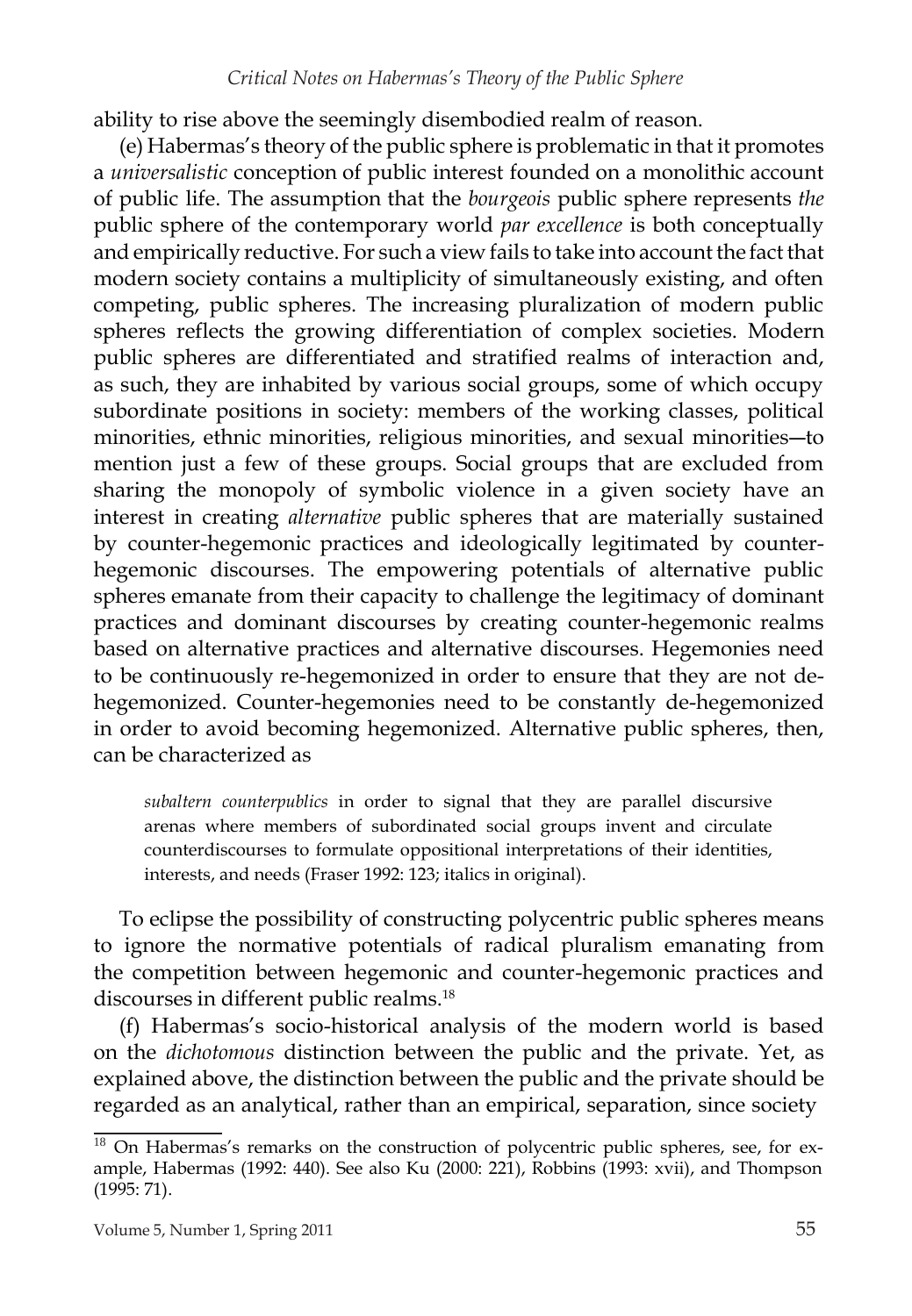is a conglomerate of relationally constructed realms whose boundaries are far from clear:

In general, critical theory needs to take a harder, more critical look at the terms "private" and "public". These terms, after all, are not simply straightforward designations of societal spheres (Fraser 1992: 131).

The conceptual distinction between the public and the private is *relatively arbitrary* in that public realms are generated by private subjects, just as private realms are composed of public subjects. Indeed, the construction of *all* social realms is contingent upon the interaction of private and public subjects. Whatever the degree of structural differentiation of a given social formation, the interrelatedness of social realms stems from the interconnectedness of social actions. To the extent that the construction of social realms derives from the realization of social actions, the very possibility of human coexistence depends upon the consolidation of social structures. Social structures without human actions are tantamount to societies without subjects. Insofar as human actors are both private and public subjects, their multi-contextual actions transcend the public/private antinomy and thereby contribute to the pluralized construction of social reality.

### **CONCLUSION**

The critical study of the public sphere is central to a sociological understanding of the emancipatory potentials inherent in the communicative processes of modern society. Habermas's social theory provides astute insights into the normative constitution and structural transformation of the public sphere in the modern era. Far from being reducible to an autopoietic realm of self-referential debate, the public sphere plays a pivotal role in providing a forum for deliberative processes aimed at the democratic construction of society. Indeed, the development of social life in the modern era is shaped by both the normative opportunities and the normative limitations of public discourses. The sociological importance of the public/private dichotomy is reflected not only in the fact that it has been widely discussed in the literature but also, more importantly, in the fact that the separation between public and private realms is fundamental to the construction of modern liberal societies.

The first section of this paper has critically examined the public/private dichotomy in terms of its historical and sociological significance. The historical variability of the public/private dichotomy manifests itself in its material and ideological contingency: its material contingency is due to the fact that different societies produce different *forms* of public and private life;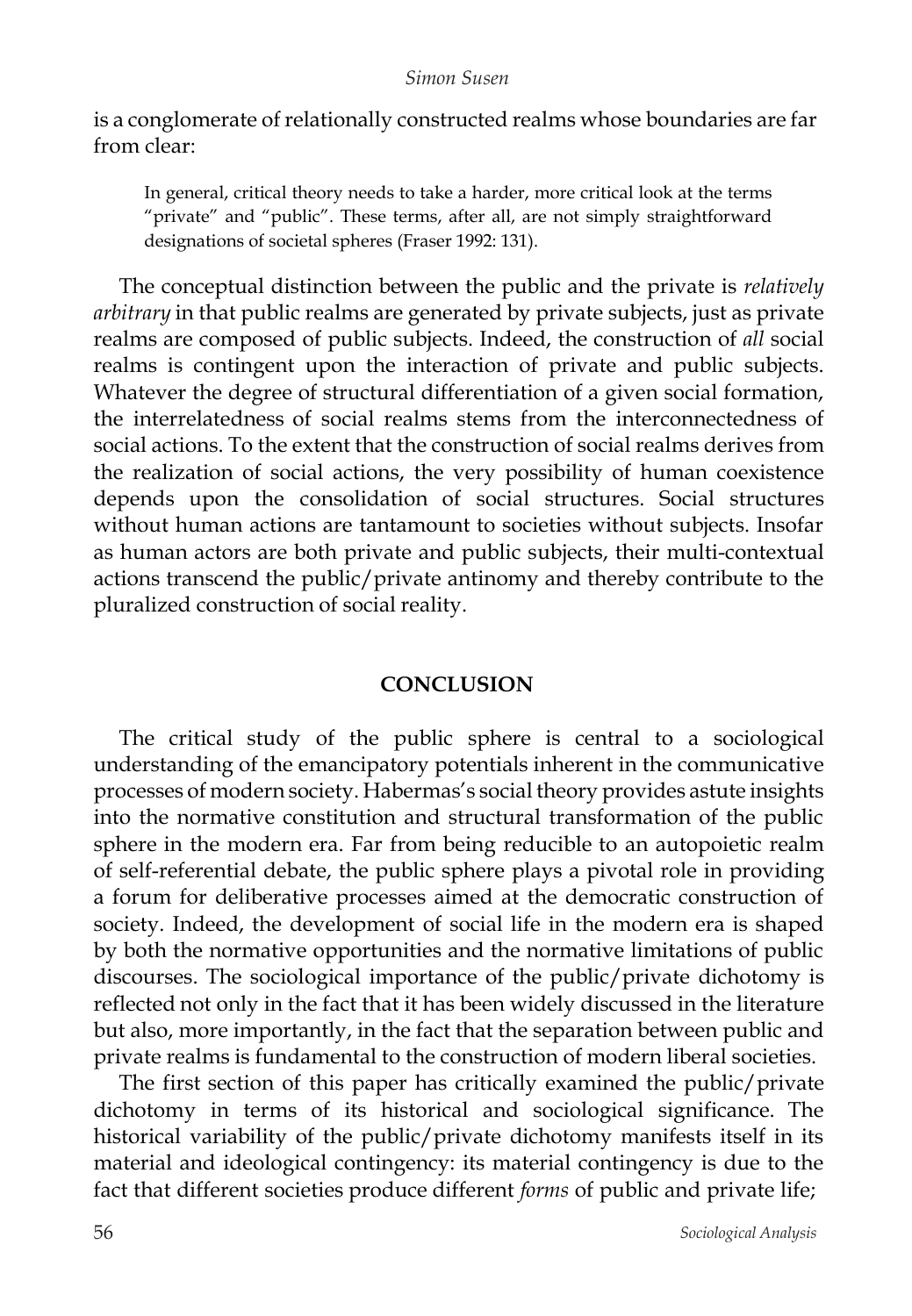its ideological contingency is due to the fact that different societies generate different *discourses* about the nature of public and private life. In short, both realities of and ideas about the relationship between the public and the private vary over time and between different societies.

The analysis of the ontology of the public/private dichotomy is concerned with the question of what the conceptual separation between the public and the private actually stands for. As elucidated above, three distinctions are particularly important in this regard.

(a) The distinction between *society and individual* refers to the difference between "the collective" and "the personal". By definition, the social sciences tend to privilege "the social" over "the individual" and, consequently, conceive of both the public and the private in relational terms.

(b) The distinction between *visibility and concealment* designates the difference between "the transparent" and "the opaque". It is the historical mission of an active and democratic public sphere to ensure that the exercise of state power can claim legitimacy only to the extent that its social acceptability is subject to governmental transparency and public accountability.

(c) The distinction between *openness and closure* relates to the difference between "the accessible" and "the sealed". Yet, just as public institutions― such as the state―are rarely completely open, private institutions―such as the family―are not structurally detached but socially embedded. Thus, the "grand dichotomy" between the public and the private hinges on an idealtypical distinction whose analytical validity needs to be measured in terms of its empirical applicability.

The second section of this paper has sought to shed light on Habermas's theory of the public sphere. As demonstrated above, Habermas's account of the public sphere is highly complex, and the foregoing analysis has by no means aimed to provide a comprehensive picture of its constitutive elements and presuppositions. Rather, this paper has focused on three main dimensions: (i) the concept of the public sphere, (ii) the normative specificity of the bourgeois public sphere, and (iii) the structural transformation of the public sphere in the modern era.

(i) According to Habermas, the public sphere constitutes an intersubjectively constructed realm of linguistically equipped and discursively engaged individuals. Mediating between systemic imperatives imposed "from above" and normative concerns articulated "from below", the modern public sphere emerged as a tension-laden realm between state and society. As such, it is structurally divided between two diametrically opposed forms of rationality: functionalist rationality, which underlies systemic mechanisms of steering and regulation, and communicative rationality, which is mobilized by actors capable of intersubjective speech, purposive reflection, and deliberative action.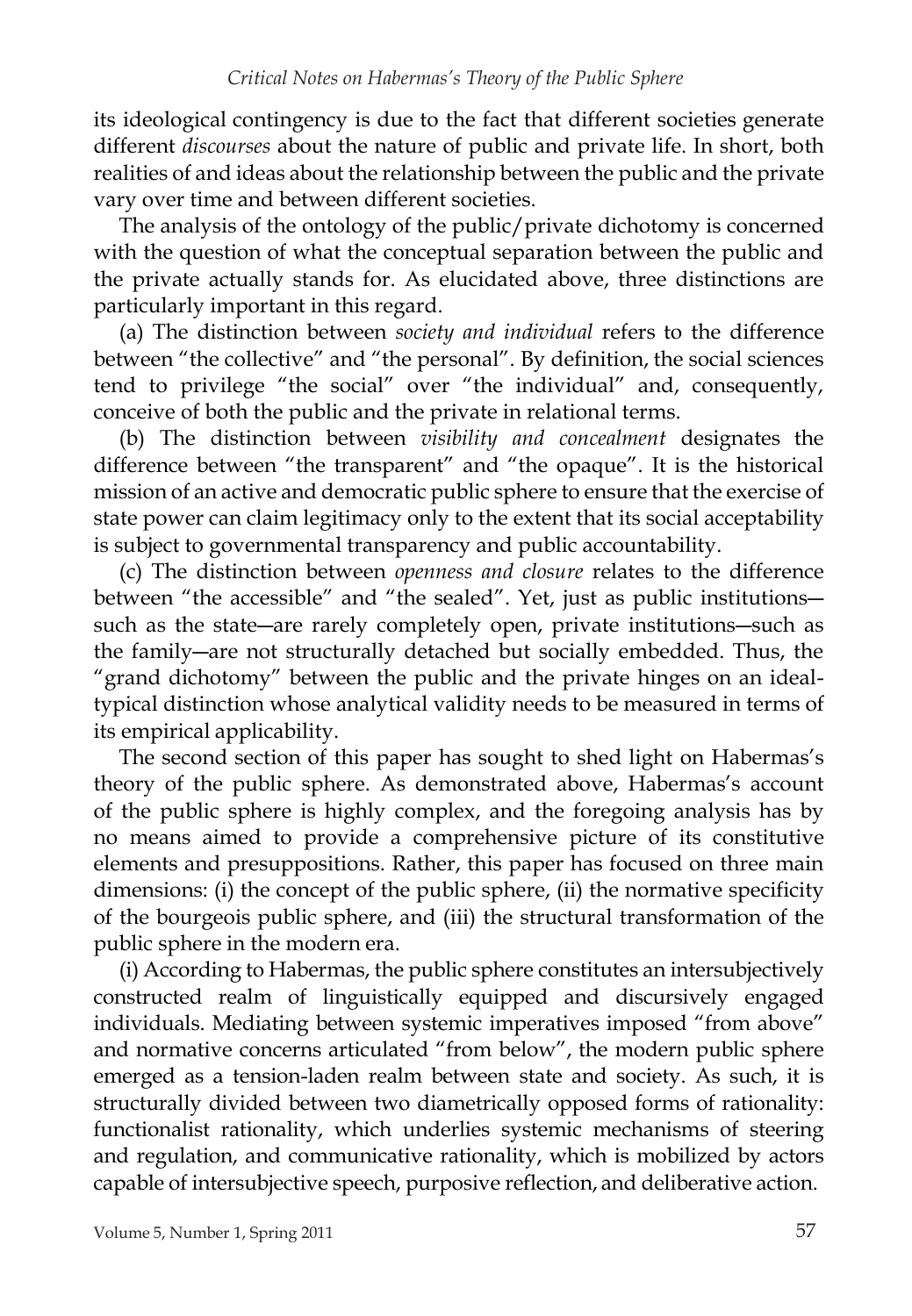(ii) The normative specificity of the bourgeois public sphere stems from the fact that, in principle, it constitutes an empowering realm of social interaction. As argued above, its emancipatory potential is threefold and manifests itself in (a) its ideological opposition to arbitrary forms of power, (b) its scrutinizing function in relation to the political legitimacy of modern states, and (c) its reflective engagement with public forms of reasoning. Ultimately, the emancipatory potential of the public sphere is located in the rational-critical resources of linguistically interacting subjects. The public sphere is inconceivable without people's capacity to overcome the normative limitations of individualistic societies through the coordinative power of socialized and socializing individuals.

(iii) From a Habermasian perspective, the structural transformation of the public sphere in the late twentieth century constitutes a process of social disintegration. As argued above, three fundamental tensions underlying this process of gradual decomposition can be identified. (a) The tension between *universal and particular interests* lies at the heart of the modern public sphere. Rhetorical claims to universality cannot always conceal their interest-laden particularity. (b) In a similar vein, the tension between *communicative and instrumental reason* illustrates that, in liberal-capitalist society, the public sphere constitutes not only a discursive realm of critical intersubjectivity, but also a purposive realm of commodified instrumentality. To the extent that debating forums generate rational-critical public spheres, profit-driven markets produce commodified public spheres. (c) The tension between *empowering and disempowering potentials* is crucial to Habermas's critical conception of modern society. Paradoxically, the increasing expansion of the public sphere has contributed to its gradual decomposition. The commodifying imperative of capitalist society appears to transform the public sphere into a market sphere. If left unchallenged, the "invisible hand" of the market and the "visible hand" of the state seem strong enough to neutralize the rational- critical force of the public.

The third section of this paper has examined some of the main shortcomings of Habermas's theory of the public sphere. (a) It is *bourgeois-centric* in that it focuses almost exclusively on the hegemonic public sphere of the ruling class, thereby underestimating the social and political significance of alternative public spheres. (b) It is *idealistic* in that it tends to overestimate the emancipatory potentials of liberal public discourse. (c) It is *genderblind* in that it does not account for the impact of sexist discrimination on the development of public life in modern society. (d) It is overly *rationalistic*  in that it conceives of communicative rationality as the key emancipatory driving force of human interaction. (e) It advocates a *universalistic* conception of public interests, thereby neglecting the fact that advanced societies are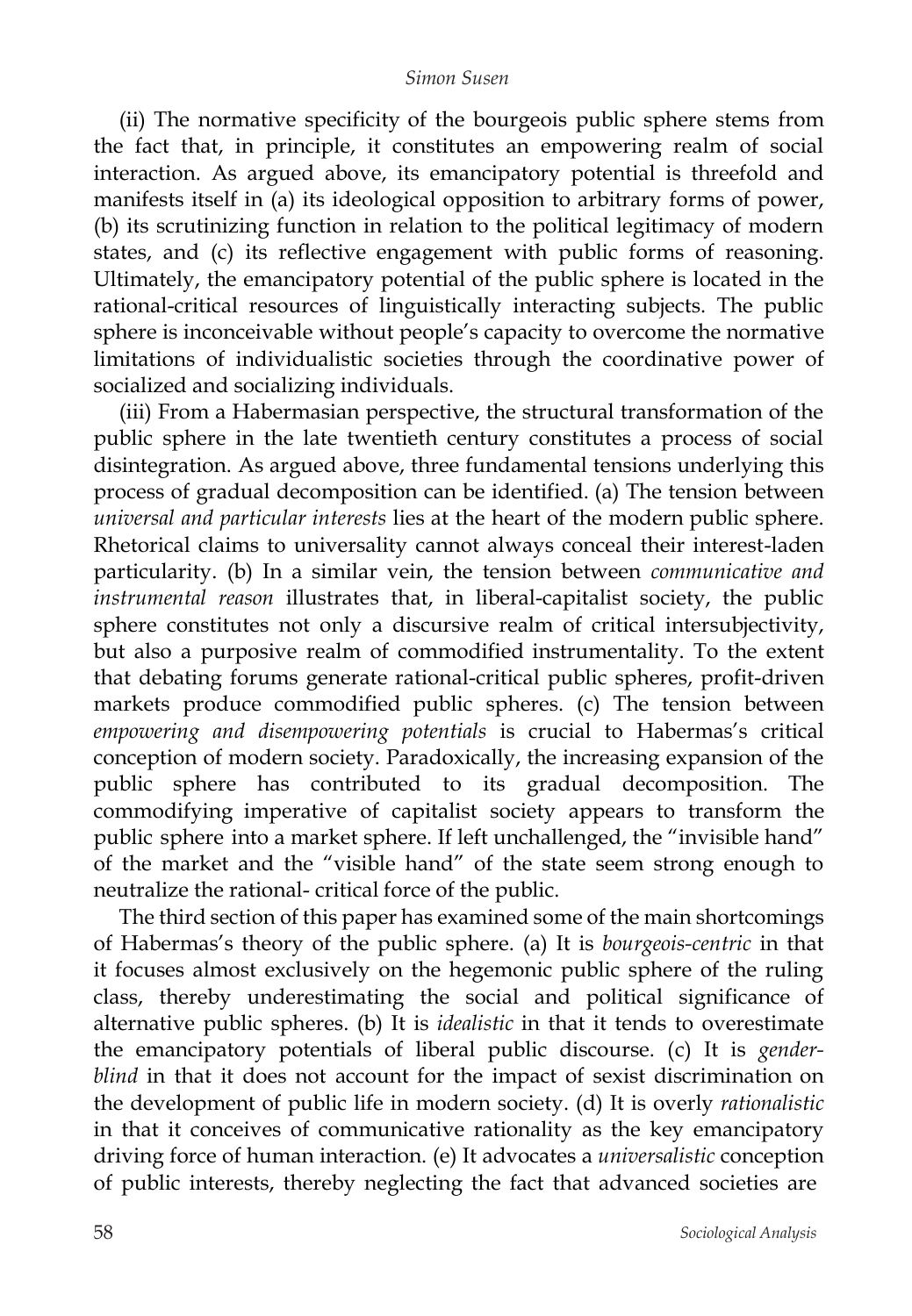composed of a multiplicity of competing, and often counter-hegemonic, public spheres. (f) Its *dichotomous* view of the social fails to question the validity of the binary distinction between the public and the private. It is difficult to study modern public spheres without drawing on Habermas, but it is impossible to understand the transformation of late modern public spheres without going beyond his conceptual framework. If the above shortcomings are seriously addressed, Habermas's theory of the public sphere may serve as an analytical basis for confronting the normative challenges arising from the material and symbolic complexities of advanced societies.

#### **REFERENCES**

- Brettschneider, Corey. 2007. "The Politics of the Personal: A Liberal Approach", *American Political Science Review* 101, 1: 19-32.
- Butt, Trevor & Darren Langdridge. 2003. "The Construction of Self: The Public Reach into the Private Sphere", *Sociology* 37, 3: 477-492.
- Calhoun, Craig (ed.), 1992a. *Habermas and the Public Sphere*. Cambridge, MA: MIT Press.
- Calhoun, Craig. 1992b. "Introduction: Habermas and the Public Sphere". Pp. 1-48 in Craig Calhoun (ed.). *Habermas and the Public Sphere*. Cambridge, MA: MIT Press.
- Cameron, Jenny. 1998. "The Practice of Politics: Transforming Subjectivities in the Domestic Domain and the Public Sphere", *Australian Geographer* 29 (SPI/1): 293-308.
- Condren, Conal. 2009. "Public, Private and the Idea of the 'Public Sphere' in Early-Modern England", *Intellectual History Review* 19, 1: 15-28.
- Crossley, Nick & John Michael Roberts (eds.). 2004. *After Habermas: New Perspectives on the Public Sphere*. Oxford: Blackwell/Sociological Review.
- Cutler, A. Claire. 1997. "Artifice, Ideology and Paradox: The Public/Private Distinction in International Law", *Review of International Political Economy* 4, 2: 261-285.
- Dahlgren, Peter. 1991. "Introduction". Pp. 1-24 in Peter Dahlgren & Colin Sparks (eds.), *Communication and Citizenship: Journalism and the Public Sphere in the Media*. London: Routledge.
- Dahlgren, Peter. 1995. *Television and the Public Sphere: Citizenship, Democracy and the Media*. London: Sage.
- Elster, John. 1986. "The Market and the Forum: Three Varieties of Political Theory". Pp. 103-132 in John Elster and Aanund Hylland (eds.) *Foundations of Social Choice Theory*. Cambridge: Cambridge University Press.
- Forester, John (ed.). 1985. *Critical Theory and Public Life*. Cambridge, MA: MIT Press.
- Fraser, Nancy. 1992. "Rethinking the Public Sphere: A Contribution to the Critique of Actually Existing Democracy". Pp. 109-142 in Craig Calhoun (ed.) *Habermas and the Public Sphere*. Cambridge, MA: MIT Press.
- Gardiner, Michael E. 2004. "Wild Publics and Grotesque Symposiums: Habermas and Bakhtin on Dialogue, Everyday Life and the Public Sphere", *The Sociological Review* 52, 1: 28-48.
- Garnham, Nicholas. 1992. "The Media and the Public Sphere". Pp. 359-376 in Craig Calhoun (ed.), *Habermas and the Public Sphere*. Cambridge, MA: MIT Press.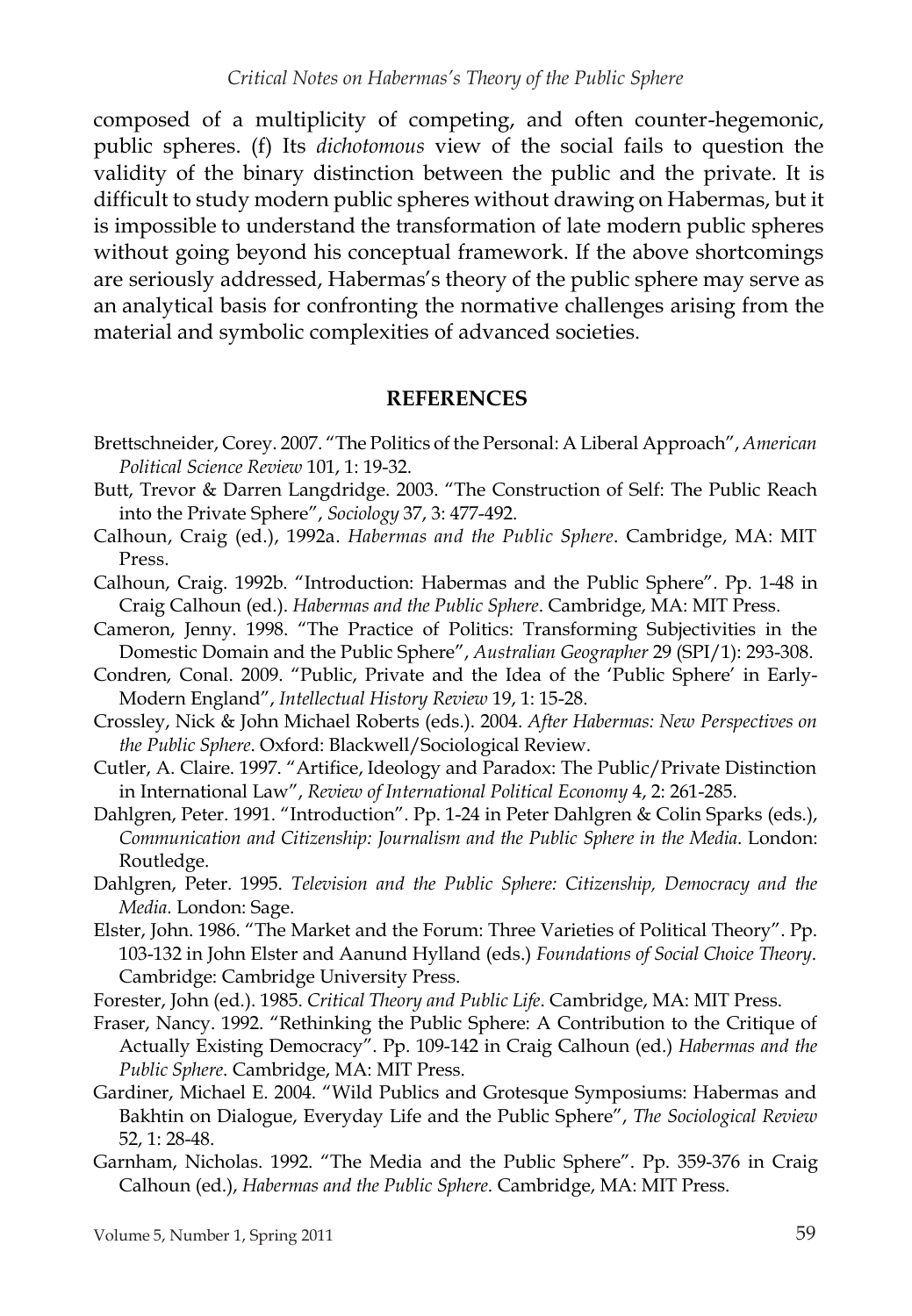- Geuss, Raymond. 2001. *Public Goods, Private Goods*. Princeton, NJ: Princeton University Press.
- Golding, Peter & Graham Murdock. 1991. "Culture, Communications, and Political Economy". Pp. 15-32 in James Curran & Michael Gurevitch (eds.), *Mass Media and Society*. London: Edward Arnold.
- Goode, Luke. 2005. *Jürgen Habermas: Democracy and the Public Sphere*. London: Pluto Press.
- Goodnight, Thomas G. 1992. "Habermas, the Public Sphere, and Controversy", *International Journal of Public Opinion* 4, 3: 243-255.
- Habermas, Jürgen. 1962. *Strukturwandel der Öffentlichkeit: Untersuchungen zu einer Kategorie der bürgerlichen Gesellschaft*. Frankfurt am Main: Suhrkamp.
- Habermas, Jürgen. 1982. "A Reply to my Critics". Pp. 219-283 in John B. Thompson & David Held (eds.), *Habermas: Critical Debates*. London: Macmillan.
- Habermas, Jürgen. [1981a] 1987. "Relations to the World and Aspects of Rationality in Four Sociological Concepts of Action". Pp. 75-101 in Jürgen Habermas, *The Theory of Communicative Action. Volume 1: Reason and the Rationalization of Society*, trans. Thomas McCarthy. Cambridge: Polity Press.
- Habermas, Jürgen. [1981b] 1987. "The Problem of Understanding Meaning in the Social Sciences". Pp. 102-141 in Jürgen Habermas, *The Theory ofCommunicative Action. Volume 1: Reason and the Rationalization of Society*, trans. Thomas McCarthy. Cambridge: Polity Press.
- Habermas, Jürgen. [1981c] 1987. "Intermediate Reflections: Social Action, Purposive Activity, and Communication". Pp. 273-337 in Jürgen Habermas, *The Theory of Communicative Action. Volume 1: Reason and the Rationalization of Society*, trans. Thomas McCarthy. Cambridge: Polity Press.
- Habermas, Jürgen. [1981d] 1987. "The Concept of the Lifeworld and the Hermeneutic Idealism of Interpretive Sociology". Pp. 119-152 in Jürgen Habermas, *The Theory of Communicative Action. Volume 2: Lifeworld and System: A Critique of Functionalist Reason*, trans. Thomas McCarthy. Cambridge: Polity Press.
- Habermas, Jürgen. [1971] 1988. "Introduction: Some Difficulties in the Attempt to Link Theory and Praxis". Pp. 1-40 in Jürgen Habermas, *Theory and Practice*, trans. John Viertel. Cambridge: Polity Press.
- Habermas, Jürgen. [1962] 1989. *The Structural Transformation of the Public Sphere: An Inquiry into a Category of Bourgeois Society*, translated by Thomas Burger with the assistance of Frederick Lawrence. Cambridge: Polity Press.
- Habermas, Jürgen. 1992. "Further Reflections on the Public Sphere". Pp. 421-461 in Craig Calhoun (ed.) *Habermas and the Public Sphere*. Cambridge, MA: MIT Press.
- Habermas, Jürgen. 1995. "Reconciliation through the Public Use of Reason: Remarks on John Rawls's Political Liberalism", *Journal of Philosophy* 92, 3: 109-131.
- Habermas, Jürgen. 2000. "From Kant to Hegel: On Robert Brandom's Pragmatic Philosophy of Language", *European Journal of Philosophy* 8, 3: 322-355.
- Habermas, Jürgen. 2001. *Kommunikatives Handeln und detranszendentalisierte Vernunft*. Stuttgart: Reclam, Ditzingen.
- Habermas, Jürgen. [1984a] 2001. "Objectivist and Subjectivist Approaches to Theory Formation in the Social Sciences". Pp. 3-22 in Jürgen Habermas, *On the Pragmatics of Social Interaction: Preliminary Studies in the Theory of Communicative Action*, trans. Barbara Fultner. Cambridge: Polity Press.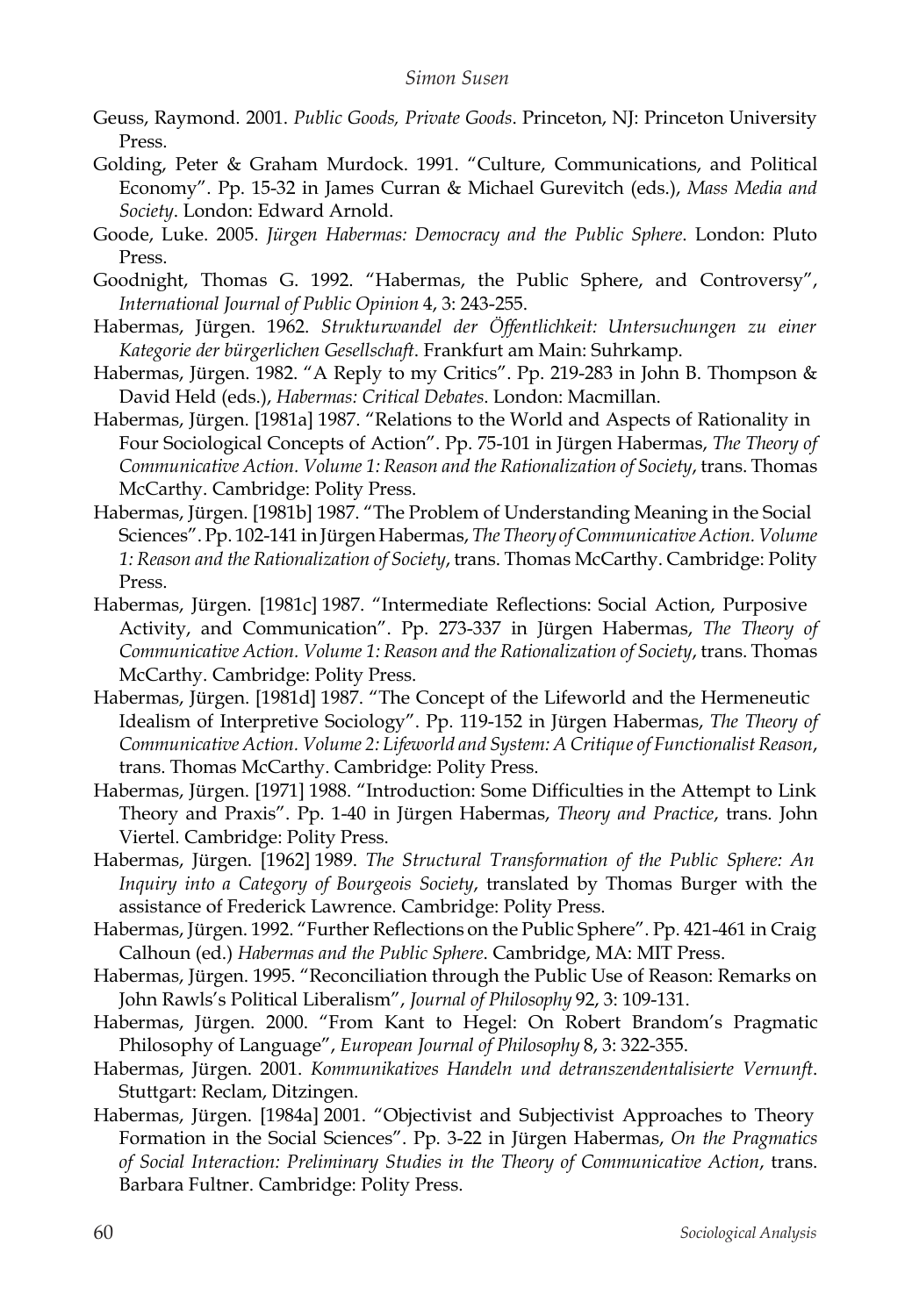- Habermas, Jürgen. [1984b] 2001. "The Phenomenological Constitutive Theory of Society: The Fundamental Role of Claims to Validity and the Monadological Foundations of Intersubjectivity". Pp. 23-44 in Jürgen Habermas, *On the Pragmatics of Social Interaction: Preliminary Studies in the Theory of Communicative Action*, trans. Barbara Fultner. Cambridge: Polity Press.
- Habermas, Jürgen. [1984c] 2001. "Intentions, Conventions, and Linguistic Interactions". Pp. 105-127 in Jürgen Habermas, *On the Pragmatics of Social Interaction: Preliminary Studies in the Theory of Communicative Action*, trans. Barbara Fultner. Cambridge: Polity Press.
- Habermas, Jürgen. 2004. "Freiheit und Determinismus", *Deutsche Zeitschrift für Philosophie* 52, 6: 871-890.
- Haug, Wolfgang Fritz. 1999. "Falsches Bewusstsein". Pp. 78-91 in Wolfgang Fritz Haug (ed.) *Historisch-Kritisches Wörterbuch des Marxismus (Band 4)*. Hamburg: Argument-Verlag.
- Holub, Robert C. 1991. *Jürgen Habermas: Critic in the Public Sphere*. London: Routledge.
- Johnson, Pauline. 2001. "Distorted Communications: Feminism's Dispute with Habermas", *Philosophy & Social Criticism* 27, 1: 39-62.
- Kelly, Terrence. 2004. "Unlocking the Iron Cage: Public Administration in the Deliberative Democratic Theory of Jürgen Habermas", *Administration & Society* 36, 1: 38-61.
- King, Desmond S. 1987. *The New Right: Politics, Markets and Citizenship*. Basingstoke: Macmillan Education.
- Kögler, Hans-Herbert. 2005. "Constructing a Cosmopolitan Public Sphere: Hermeneutic Capabilities and Universal Values", *European Journal of Social Theory* 8, 3: 297-320.
- Kramer, Lloyd. 1992. "Habermas, History, and Critical Theory". Pp. 236-258 in Craig Calhoun (ed.) *Habermas and the Public Sphere*. Cambridge, MA: MIT Press.
- Ku, Agnes S. 2000. "Revisiting the Notion of 'Public' in Habermas's Theory Toward a Theory of Politics of Public Credibility", *Sociological Theory* 18, 2: 216-240.
- Kühnl, Reinhard. 1971. *Formen bürgerlicher Herrschaft: Liberalismus - Faschismus*. Reinbek bei Hamburg: Rowohlt.
- Kühnl, Reinhard (ed.). 1972. *Der bürgerliche Staat der Gegenwart: Formen bürgerlicher Herrschaft II*. Reinbek bei Hamburg: Rowohlt.
- Martin, Robert W. T. 2005. "Between Consensus and Conflict: Habermas, Post-Modern Agonism and the Early American Public Sphere", *Polity* 37, 3: 365-388.
- Marx, Karl & Friedrich Engels. [1846] 2000/1977. "The German Ideology". Pp. 175-208 in David McLellan (ed.) *Karl Marx: Selected Writings*, 2nd Edition. Oxford: Oxford University Press.
- Moore, Catherine. 2003. "Women and Domestic Violence: The Public/Private Dichotomy in International Law", *International Journal of Human Rights* 7, 4: 93-128.
- Negt, Oskar & Alexander Kluge. [1972] 1993. *Public Sphere and Experience: Toward an Analysis of the Bourgeois and ProletarianPublic Sphere*, trans. Peter Labanyi, Jamie Owen Daniel & Assenka Oksiloff. Minneapolis, MN: University of Minnesota Press.
- O'Neill, John. 1973. *Modes of Individualism and Collectivism*. London: Heinemann.
- Ossewaarde, Marinus. 2007. "Sociology Back to the Publics", *Sociology* 41, 5: 799-812.
- Peters, John Durham. 1993. "Distrust of Representation: Habermas on the Public Sphere", *Media, Culture & Society* 15, 4: 541-571.
- Rabotnikof, Nora. 1997. *El espacio público y la democracia moderna*. México, D.F.: Instituto Federal Electoral, Colección Temas de la Democracia, Serie Ensayos, Núm. 1.

Volume 5, Number 1, Spring 2011 61